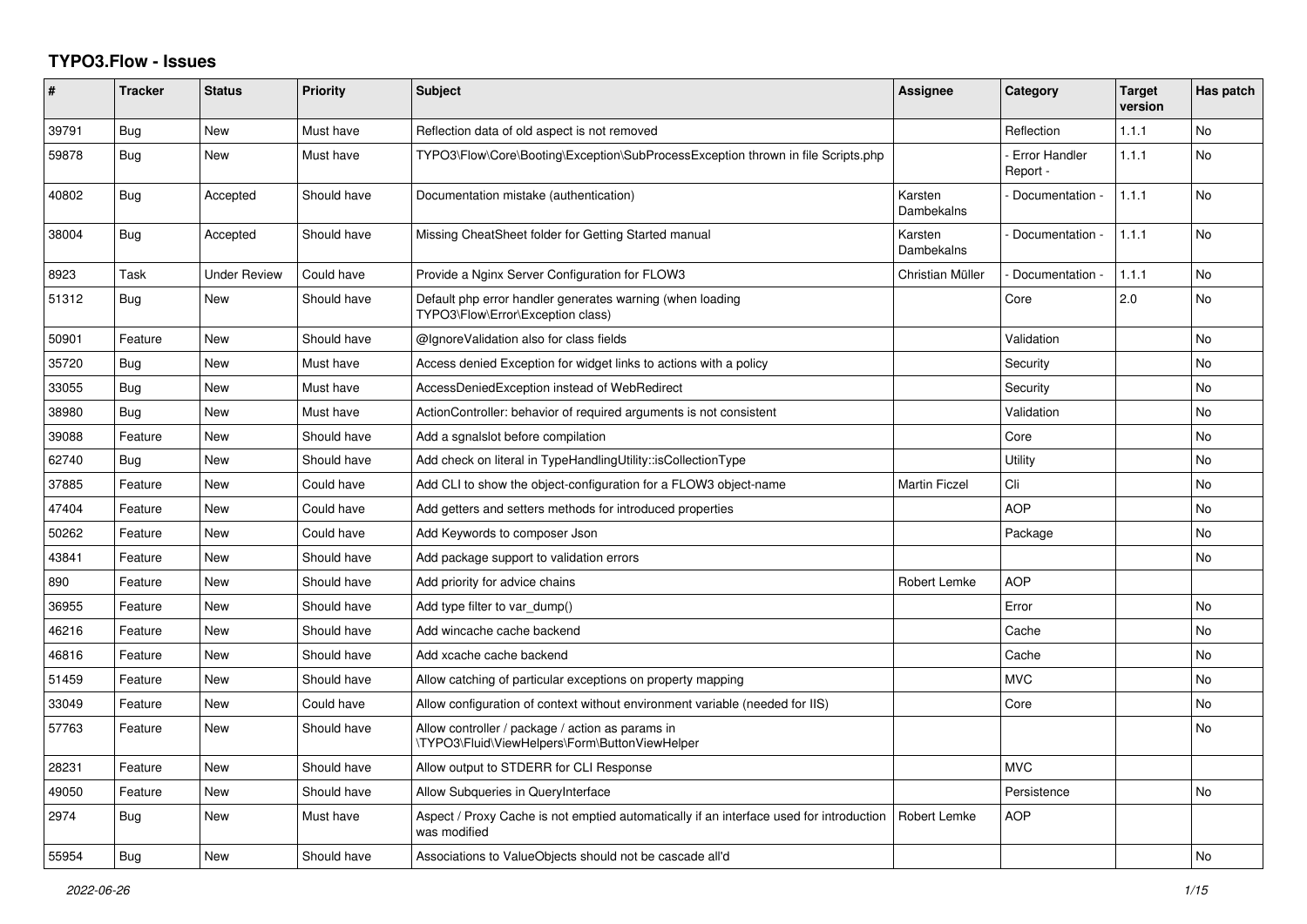| #     | <b>Tracker</b> | <b>Status</b> | <b>Priority</b> | Subject                                                                          | Assignee             | Category    | <b>Target</b><br>version | Has patch |
|-------|----------------|---------------|-----------------|----------------------------------------------------------------------------------|----------------------|-------------|--------------------------|-----------|
| 36508 | Bug            | New           | Should have     | AuthenticationProvider Request Patterns                                          |                      | Security    |                          | No        |
| 1785  | Feature        | New           | Must have       | Automatic garbage collection for expired cache entries                           |                      | Cache       |                          |           |
| 33587 | Feature        | New           | Should have     | Automatically remove unused Resources                                            |                      | Resource    |                          | No        |
| 55199 | Feature        | New           | Should have     | Avoid Buffering of Shell output                                                  |                      | Cli         |                          | No        |
| 53189 | Bug            | New           | Should have     | Blog tutorial no longer works                                                    | <b>Philipp Maier</b> |             |                          | No        |
| 59023 | Bug            | New           | Should have     | BooleanConverter should not convert empty values to boolean                      |                      | Property    |                          | No        |
| 54446 | <b>Bug</b>     | New           | Should have     | Cache filebackend 'include once'                                                 |                      | Cache       |                          | No        |
| 42520 | Bug            | New           | Must have       | Cache must be flushed globally for package state changes                         |                      | Core        |                          | No        |
| 58744 | Bug            | New           | Should have     | Can not split configuration in settings.yaml                                     |                      |             |                          | No        |
| 52430 | <b>Bug</b>     | New           | Should have     | Cannot convert from UUID to auto-increment ID                                    |                      |             |                          | No        |
| 8463  | Feature        | New           | Should have     | Check security policy for objects reconstituted in the session scope             |                      | Security    |                          |           |
| 8462  | Feature        | New           | Should have     | Check subobjects in query rewriting                                              |                      | Security    |                          |           |
| 52909 | Bug            | New           | Should have     | Class Loader fallback to non-proxy hides fatal errors                            |                      | Core        |                          | No        |
| 53533 | Bug            | New           | Should have     | Class reflection assumes reverse PSR-0, can lead to fail in autoloader           |                      | Reflection  |                          | No        |
| 58622 | Feature        | New           | Must have       | Clearer Exception: Array to string conversion                                    |                      | Core        |                          | No        |
| 30428 | Feature        | New           | Should have     | Cloning of request arguments                                                     |                      | <b>MVC</b>  |                          |           |
| 46910 | Feature        | New           | Should have     | Composer integration - PackageStates.php                                         |                      |             |                          | No        |
| 57437 | <b>Bug</b>     | New           | Should have     | Composer package replacement is not supported                                    |                      | Package     |                          | No        |
| 3755  | Task           | New           | Must have       | Concurrency stress testing and cache mechanism                                   |                      | - Testing - |                          |           |
| 33710 | Feature        | New           | Should have     | Configuration based on Domain                                                    |                      |             |                          | No        |
| 53224 | <b>Bug</b>     | New           | Should have     | Constructor in subclass breaks call chain leading to missing identifier / uuid   |                      | Object      |                          | No        |
| 31210 | Bug            | New           | Must have       | constructor of proxy class not compatible with interfaces defening a constructor |                      | Object      |                          | No        |
| 42606 | <b>Bug</b>     | New           | Must have       | Content Security with nested objects                                             |                      | Security    |                          | No        |
| 56573 | Bug            | New           | Should have     | Converting by Flow\Identity                                                      |                      | Persistence |                          | <b>No</b> |
| 41148 | <b>Bug</b>     | New           | Must have       | Converting of ValueObjects                                                       |                      |             |                          | No        |
| 47073 | <b>Bug</b>     | New           | Must have       | Cookie causes Error after Update                                                 |                      | Http        |                          | No        |
| 65684 | Bug            | New           | Should have     | Could not acquire lock for ClassLoader cache creation                            | Sebastian Heuer      |             |                          | No        |
| 3580  | Feature        | New           | Must have       | Create an administration panel for the FLOW3 Development context                 |                      | <b>MVC</b>  |                          |           |
| 46066 | <b>Bug</b>     | New           | Should have     | Currency formatter uses wrong format for ISO 4217 currency codes                 |                      | 118n        |                          | No        |
| 51286 | Task           | New           | Should have     | Custom error views should introduce a controller context somehow                 |                      |             |                          | No        |
| 48430 | Bug            | New           | Should have     | Default validator-messages are not correctly formatted                           |                      |             |                          | No        |
| 44244 | <b>Bug</b>     | New           | Should have     | defaultOrderings aren't applied on related objects                               |                      | Persistence |                          | No        |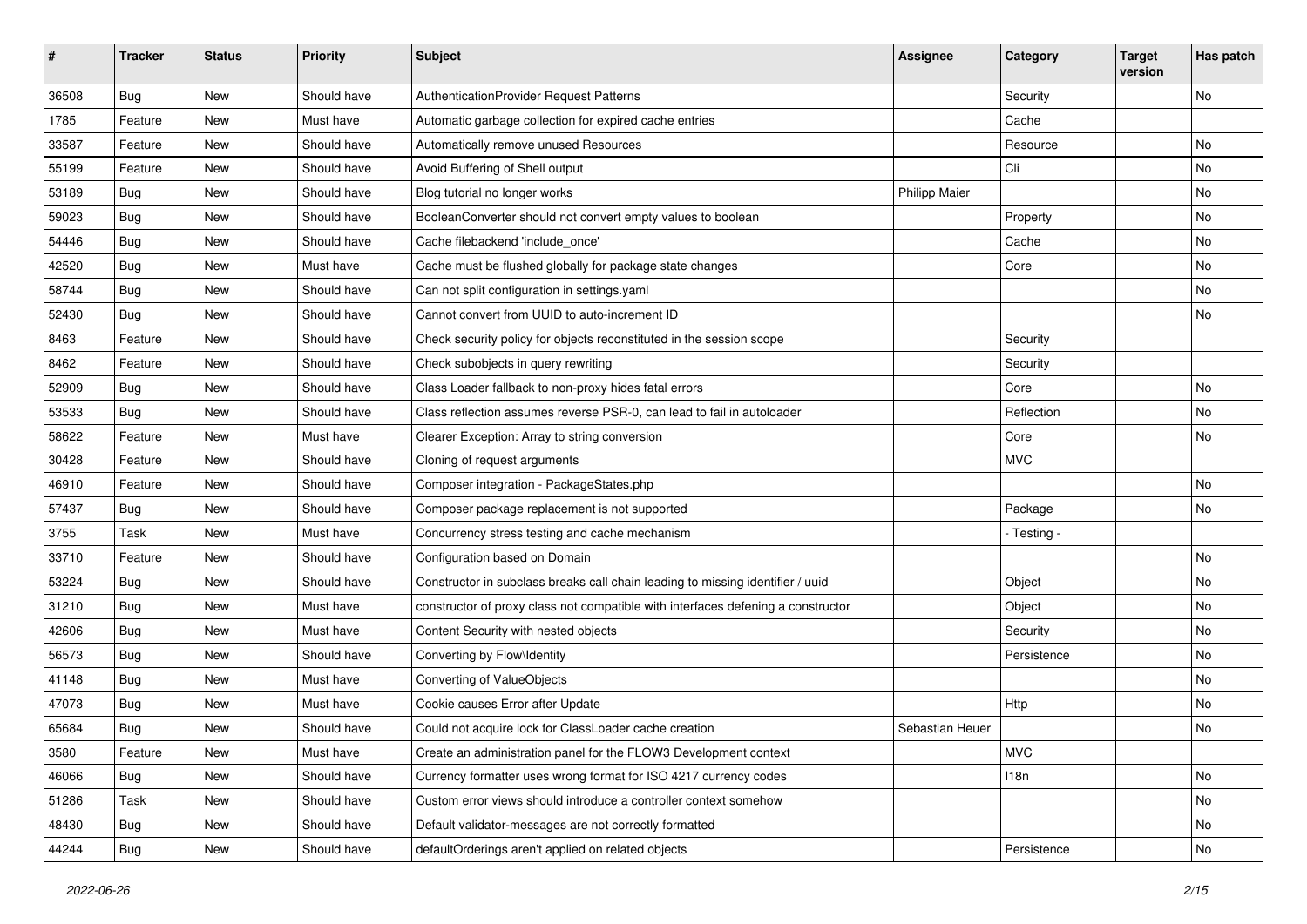| #     | <b>Tracker</b>   | <b>Status</b> | <b>Priority</b> | <b>Subject</b>                                                                                        | <b>Assignee</b>  | Category                         | Target<br>version | Has patch |
|-------|------------------|---------------|-----------------|-------------------------------------------------------------------------------------------------------|------------------|----------------------------------|-------------------|-----------|
| 35831 | <b>Bug</b>       | <b>New</b>    | Must have       | Deleting or unpublishing of a resource deletes all published symlinks<br>(Web/_Resources/Persistent)  |                  |                                  |                   | No        |
| 29425 | <b>Bug</b>       | <b>New</b>    | Should have     | Deletion of a blog post with resources fails with FK constraint error                                 |                  | Persistence                      |                   |           |
| 5442  | Feature          | <b>New</b>    | Should have     | Destroy session / logout user on deleting an account                                                  | Andreas Förthner | Security                         |                   |           |
| 45611 | Bug              | <b>New</b>    | Could have      | Destruction of session after logout should be configurable                                            |                  | Security                         |                   | <b>No</b> |
| 55831 | Feature          | New           | Should have     | Different scenarios for session settings                                                              |                  |                                  |                   | No        |
| 54146 | Bug              | <b>New</b>    | Should have     | Different sorting of arguments in ACL Patterns doesnt work                                            | Christian Müller | Security                         |                   | No        |
| 58408 | Task             | <b>New</b>    | Should have     | Disable manualy persisting                                                                            |                  |                                  |                   | No        |
| 51188 | Bug              | New           | Should have     | Doctrine does not respect AOP-injected properties                                                     |                  | Persistence                      |                   | No        |
| 51489 | <b>Bug</b>       | New           | -- undefined -- | Doctrine\Common\Annotations\AnnotationException thrown in file<br>AnnotationException.php             |                  | Annotations                      |                   | No        |
| 3587  | Feature          | <b>New</b>    | Could have      | Enforce validation rules for value objects already in constructor                                     |                  | Validation                       |                   |           |
| 55870 | Feature          | <b>New</b>    | Must have       | Enhance f:form.textfield or add a f:form.datefield VH with enhanced validation and<br>propertymapping | Christian Müller |                                  |                   | <b>No</b> |
| 53177 | Feature          | <b>New</b>    | Should have     | entity resource policy value support for `this`                                                       |                  | Security                         |                   | No        |
| 43967 | <b>Bug</b>       | <b>New</b>    | Should have     | Error in evaluating orphanRemoval in Flow Annotation driver                                           |                  | Persistence                      |                   | No        |
| 48873 | <b>Bug</b>       | <b>New</b>    | Should have     | Error when calling resourceManager->deleteResource on unpublished Resource                            |                  | <b>Error Handler</b><br>Report - |                   | No        |
| 37831 | Task             | <b>New</b>    | Could have      | Evaluate using PHP 5.4's internal web server for Functional Testing                                   |                  | - Testing ·                      |                   | No.       |
| 45640 | <b>Bug</b>       | New           | Could have      | Every relation is set to cascade=all if the related entity is no aggregate root                       |                  | Persistence                      |                   | No.       |
| 52945 | Bug              | <b>New</b>    | Should have     | Excluded classes should only be excluded from reflection but still autoloaded                         |                  |                                  |                   | No        |
| 53262 | Bug              | New           | Should have     | FileBakend have some race condition                                                                   | Dominique Feyer  | Cache                            |                   | Yes       |
| 36510 | Feature          | <b>New</b>    | Should have     | <b>Firewall Redirect?</b>                                                                             |                  |                                  |                   | No        |
| 58975 | <b>Bug</b>       | <b>New</b>    | Must have       | Fix command for Linux in Qucikstart documentation                                                     |                  | Documentation -                  |                   | No        |
| 55937 | <b>Bug</b>       | <b>New</b>    | Must have       | FlashMessage queue is lost                                                                            |                  | Session                          |                   | No        |
| 56544 | <b>Bug</b>       | New           | Must have       | FLOW Exception on tar package inclusion via composer                                                  |                  | Core                             |                   | No        |
| 30424 | <b>Bug</b>       | New           | Must have       | Forward object arguments with changes                                                                 |                  | <b>MVC</b>                       |                   |           |
| 31002 | Bug              | New           | Should have     | Generated sleep method handles static properties as members.                                          |                  | Reflection                       |                   |           |
| 46010 | Bug              | <b>New</b>    | Should have     | Generating a DiscriminatorMap with base class in different namespace does not work                    |                  | Persistence                      |                   | <b>No</b> |
| 47429 | Bug              | New           | Should have     | Global policy files no longer allowed                                                                 |                  | Security                         |                   | No.       |
| 56602 | Major<br>Feature | <b>New</b>    | Should have     | Handling Of Multi Identity Entities                                                                   |                  | Persistence                      |                   | No        |
| 58184 | Major<br>Feature | <b>New</b>    | Should have     | HTTP request argument building for different use cases                                                |                  | Http                             |                   | <b>No</b> |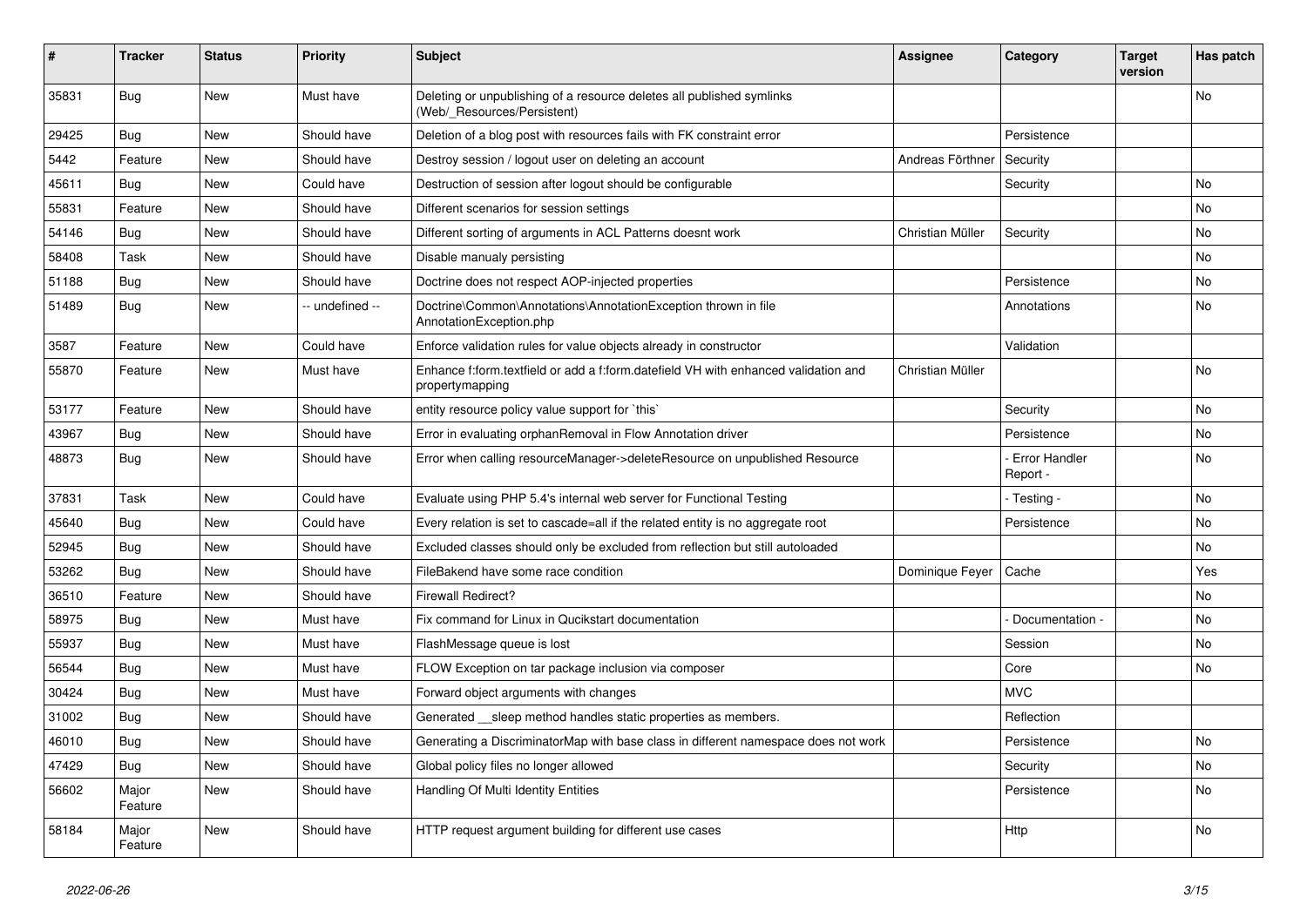| ∦     | <b>Tracker</b>   | <b>Status</b> | <b>Priority</b> | Subject                                                                                               | <b>Assignee</b>         | Category        | <b>Target</b><br>version | Has patch |
|-------|------------------|---------------|-----------------|-------------------------------------------------------------------------------------------------------|-------------------------|-----------------|--------------------------|-----------|
| 36495 | Bug              | New           | Should have     | HTTP Response is sent before persistence preventing Exceptions to be displayed on<br>redirect         |                         | Persistence     |                          | No        |
| 28136 | Feature          | New           | Should have     | <b>HTTP Semantics for Transactions and more</b>                                                       |                         | Persistence     |                          | No        |
| 51763 | Bug              | New           | Should have     | HttpRequest always returns content of the current request                                             |                         | Http            |                          | No        |
| 59084 | <b>Bug</b>       | New           | Should have     | if 403 Exception show reason                                                                          |                         |                 |                          | No        |
| 32105 | <b>Bug</b>       | New           | Must have       | IgnoreValidation ignored if ACL is set for this controller action                                     |                         | Security        |                          | No        |
| 6602  | Feature          | New           | Could have      | Implement after invocation handling                                                                   | Andreas Förthner        | Security        |                          |           |
| 38065 | Feature          | New           | Must have       | Implement content security for DQL queries                                                            | Andreas Förthner        | Security        |                          | No        |
| 3621  | Feature          | New           | Should have     | Implement dynamic firewall filter registration                                                        | Andreas Förthner        | Security        |                          |           |
| 6178  | Feature          | New           | Should have     | Implement FileType and FileSize validators                                                            |                         | Validation      |                          |           |
| 35709 | Task             | New           | Should have     | Implement global Command aliases                                                                      |                         | Cli             |                          | No        |
| 32985 | Feature          | <b>New</b>    | Should have     | Implement Processing Rules when merging numerically-indexed arrays                                    |                         | Utility         |                          | No        |
| 3585  | Major<br>Feature | New           | Should have     | Implement support for value objects                                                                   |                         |                 |                          | No        |
| 3619  | Feature          | New           | Should have     | Implement System Policy Support/System Security                                                       | Andreas Förthner        | Security        |                          |           |
| 46063 | Feature          | New           | Should have     | Implement username password provider with "remember me" persistent cookie                             | Christopher<br>Hlubek   | Security        |                          | <b>No</b> |
| 46120 | Bug              | New           | Must have       | Important step missing in the installation chapter                                                    |                         | Documentation - |                          | No        |
| 50382 | Task             | New           | Should have     | Impossible to use arguments in CLI that are added by overriding<br>initializeCommandMethodArguments() |                         | Command         |                          | No        |
| 41832 | Task             | New           | Should have     | Improve error handling for incompatible packages                                                      | Christian Jul<br>Jensen | Package         |                          | No        |
| 46009 | Task             | New           | Should have     | Improve error message for missing class in Flow annotation driver                                     |                         | Persistence     |                          | No        |
| 35970 | Task             | New           | Should have     | Improve performance of Utility/Arrays::integerExplode by using array_map                              |                         |                 |                          | No        |
| 51811 | Bug              | New           | Should have     | Improve session handle when the authenticated account is removed from persitance                      | Dominique Feyer         |                 |                          | Yes       |
| 51530 | Task             | New           | Should have     | Improve speed of Files::readDirectoryRecursively using RecursiveDirectoryIterator?                    |                         |                 |                          | No        |
| 37571 | <b>Bug</b>       | New           | Must have       | Inherited proxies fail when implementing clone                                                        |                         | <b>AOP</b>      |                          | No        |
| 33293 | Bug              | New           | Should have     | Injection to private variable results in injection of the the wrong class                             |                         |                 |                          | No        |
| 57450 | Bug              | New           | Should have     | International E-Mail addresses (umlauts, etc.) are not validated correctly                            |                         | Validation      |                          | No        |
| 48409 | Feature          | New           | Could have      | Introduce new Annotation "Slot" for wiring signal and slots                                           |                         | SignalSlot      |                          | No        |
| 27045 | Bug              | New           | Should have     | Introduced properties are not available in the reflection service during a compile run                |                         | <b>AOP</b>      |                          |           |
| 57815 | <b>Bug</b>       | New           | Should have     | Invalid resources are saved in the persistent resources folder                                        |                         | Resource        |                          | No        |
| 35083 | Bug              | New           | Should have     | involving SecurityContext in Widget's __wakeup situation leads to an exception                        |                         | Object          |                          | No        |
| 51972 | Bug              | New           | Should have     | Joins for every deep property constraint make cartesian selection                                     | Adrian Föder            |                 |                          | Yes       |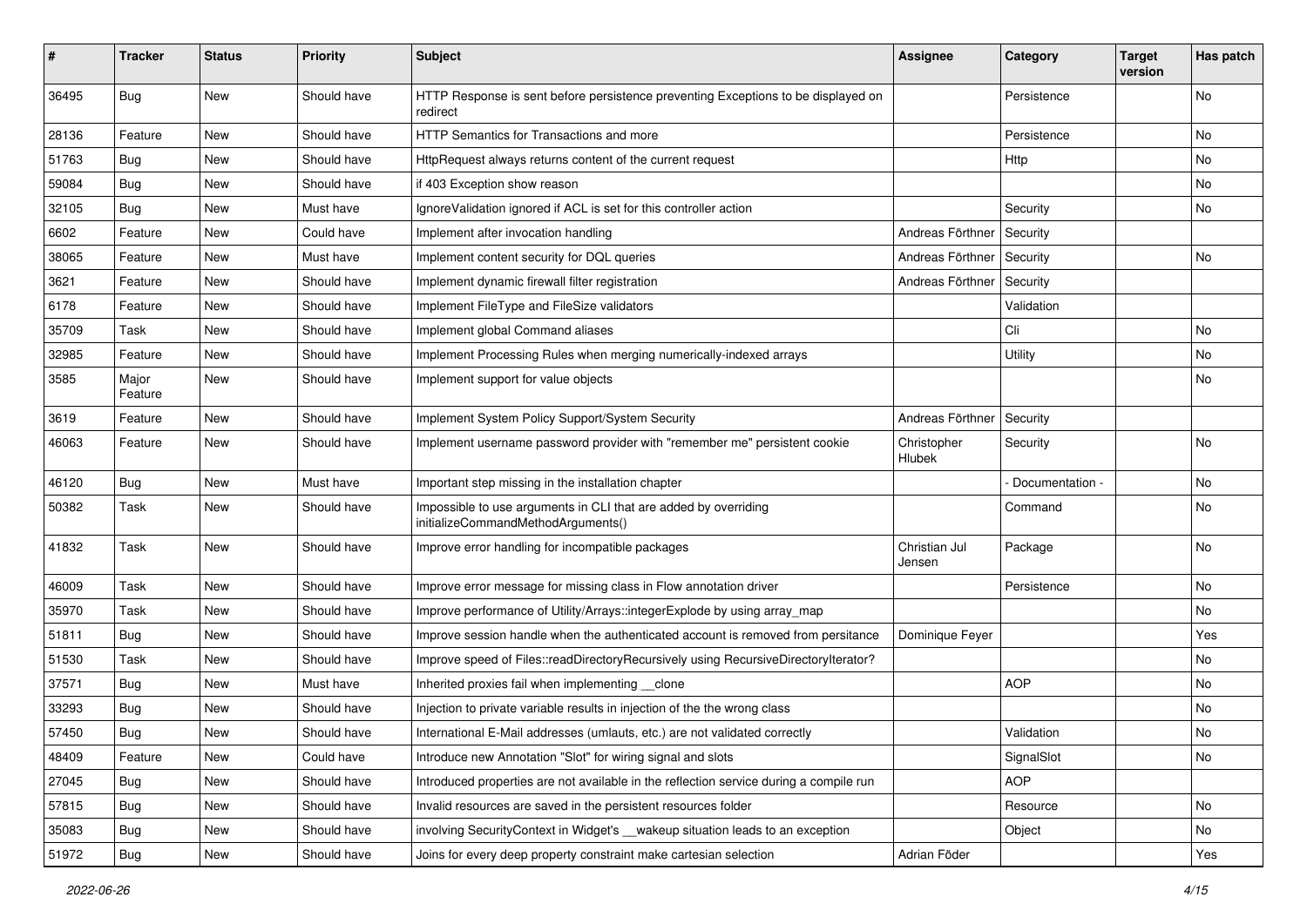| #     | <b>Tracker</b> | <b>Status</b> | <b>Priority</b> | Subject                                                                                           | <b>Assignee</b> | Category        | <b>Target</b><br>version | Has patch |
|-------|----------------|---------------|-----------------|---------------------------------------------------------------------------------------------------|-----------------|-----------------|--------------------------|-----------|
| 34404 | Bug            | New           | Should have     | JsonView transformObject does not respect_descendAll configuration                                |                 |                 |                          | No        |
| 50869 | <b>Bug</b>     | New           | Could have      | key() invoked on object                                                                           |                 |                 |                          | No        |
| 32294 | Feature        | New           | Should have     | Lazy initialization of loggers                                                                    |                 |                 |                          | No        |
| 35783 | Feature        | New           | Should have     | Lifecycle method after property mapping                                                           |                 | Object          |                          | No        |
| 46097 | <b>Bug</b>     | New           | Must have       | Logged in user gets session of an other logged in user                                            | Robert Lemke    | Session         |                          | No        |
| 44563 | Feature        | New           | Should have     | Logged in users via HTTP Basic always get re-authenticated                                        |                 | Security        |                          | No        |
| 34816 | Feature        | New           | Should have     | Long text encryption                                                                              |                 | Security        |                          | No        |
| 33069 | Task           | New           | Should have     | Make command output sparse, implement generic verbose switch                                      |                 | Command         |                          | No        |
| 47075 | Feature        | New           | Should have     | Make Exception more meaningful                                                                    |                 | Resource        |                          | No        |
| 45103 | Feature        | New           | Should have     | Make static resource URI generation available outside of Fluid                                    |                 | Resource        |                          | No        |
| 44123 | Feature        | New           | Should have     | Make the "Flow requires the PHP setting "date.timezone"" error more beautiful                     |                 |                 |                          | <b>No</b> |
| 47456 | Feature        | New           | Should have     | ManyToOne and OneToOne Relations of Objects passed as Action Argument are<br>loaded automatically |                 | Validation      |                          | No        |
| 44542 | Task           | New           | Should have     | Mention the risk of requestPatterns regarding foreign package's SecurityContext<br>usage          | Adrian Föder    | Documentation - |                          | No        |
| 59244 | Feature        | New           | Should have     | Message or Container needs context                                                                |                 |                 |                          | No        |
| 49373 | Bug            | New           | Must have       | Methods policy with key "Controllers" is ignored                                                  |                 | Security        |                          | No        |
| 52014 | <b>Bug</b>     | New           | Should have     | Migration makes fields NOT NULL even though not true                                              |                 | Persistence     |                          | No        |
| 57972 | <b>Bug</b>     | New           | Should have     | Missing @ManyToOne in example for resource                                                        |                 | Documentation - |                          | <b>No</b> |
| 54458 | <b>Bug</b>     | New           | Should have     | Missing Version Number in packages                                                                |                 | Package         |                          | No        |
| 35781 | Feature        | New           | Should have     | Model validation                                                                                  |                 | Validation      |                          | No        |
| 53620 | Bug            | New           | Should have     | Move Classes/TYPO3/Flow/Composer to own Package                                                   |                 | Package         |                          | No        |
| 59322 | <b>Bug</b>     | New           | Should have     | Mssing field exception should show missing migrations as well                                     |                 | Persistence     |                          | No        |
| 26745 | Feature        | New           | Should have     | MVC should know about entities lying in the session                                               |                 | <b>MVC</b>      |                          | No        |
| 31262 | Feature        | New           | Should have     | Named arguments in Objects.yaml for constructor arguments                                         |                 | Object          |                          | No        |
| 40283 | <b>Bug</b>     | New           | Should have     | New constructor in grandparent class not called                                                   |                 | Object          |                          | <b>No</b> |
| 30425 | Bug            | New           | Should have     | New methods are not updated in Policies during Development                                        |                 | Security        |                          |           |
| 54451 | Bug            | New           | Must have       | No functionality at Apache environments with suexec                                               |                 |                 |                          | No        |
| 33078 | <b>Bug</b>     | New           | Should have     | No Redirect to Login                                                                              |                 | Security        |                          | No        |
| 49566 | <b>Bug</b>     | New           | Should have     | NULL source values are not handled correctly                                                      | Adrian Föder    | Property        |                          | No        |
| 49372 | Bug            | New           | Should have     | ObjectConverter ignores implemented interface when mapping subtype                                |                 |                 |                          | No        |
| 56036 | Feature        | New           | Should have     | Optimize autoloading                                                                              |                 |                 |                          | No        |
| 56486 | Feature        | New           | Should have     | Optimize the ObjectManager for performance                                                        |                 |                 |                          | No        |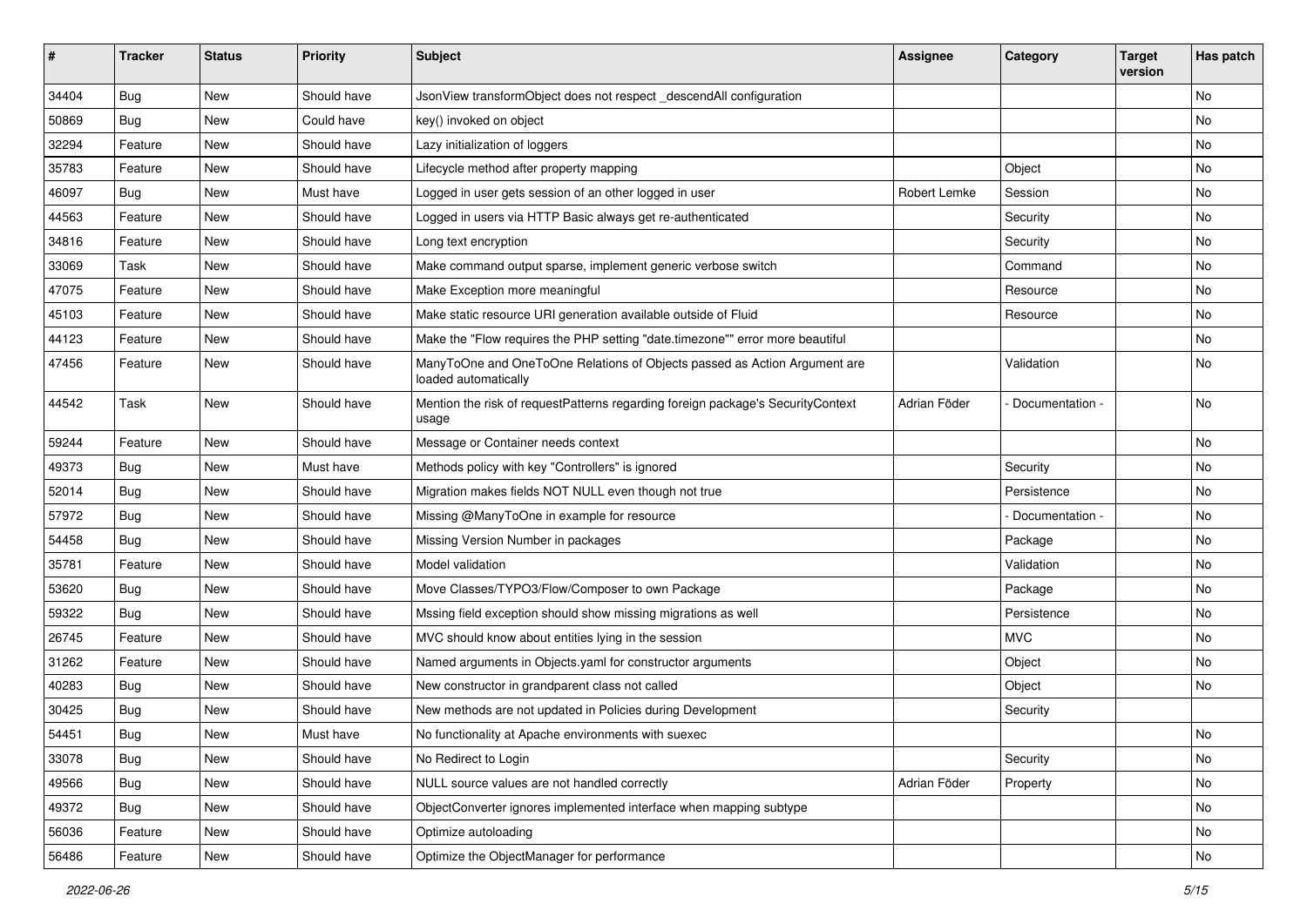| #     | <b>Tracker</b> | <b>Status</b> | <b>Priority</b> | <b>Subject</b>                                                                                                                                          | <b>Assignee</b>  | Category        | <b>Target</b><br>version | Has patch |
|-------|----------------|---------------|-----------------|---------------------------------------------------------------------------------------------------------------------------------------------------------|------------------|-----------------|--------------------------|-----------|
| 36804 | <b>Bug</b>     | New           | Should have     | Orphaned entities within aggregates are not removed                                                                                                     |                  | Persistence     |                          | No        |
| 30418 | Feature        | New           | Should have     | Package bootstrapping following dependencies                                                                                                            |                  | Core            |                          |           |
| 5774  | Feature        | New           | Should have     | Package Manager should clear all cache entries tagged with %PACKAGE%                                                                                    |                  | Package         |                          |           |
| 45386 | <b>Bug</b>     | New           | Could have      | Package::buildArrayOfClassFiles tries to determine class names from file paths                                                                          |                  |                 |                          | <b>No</b> |
| 54549 | Bug            | New           | Must have       | PackageManager::createPackage is incompatible to PackageManagerInterface                                                                                |                  |                 |                          | No        |
| 45669 | <b>Bug</b>     | <b>New</b>    | Should have     | PersistentObjectConverter does not convert ValueObjects by __identity                                                                                   |                  |                 |                          | <b>No</b> |
| 52185 | <b>Bug</b>     | New           | Could have      | PositionalArraySorter should detect recursive dependencies                                                                                              |                  | <b>Utility</b>  |                          | No        |
| 48862 | Feature        | New           | Should have     | Possibility to exclude package from file monitoring                                                                                                     |                  | Monitor         |                          | No        |
| 9968  | Feature        | New           | Should have     | Promote security publishing configuration automatically when persisting models                                                                          | Andreas Förthner | Security        |                          |           |
| 56107 | <b>Bug</b>     | New           | Should have     | Property mapping configuration only supports one wildcard at a time                                                                                     |                  | Property        |                          | <b>No</b> |
| 50342 | Bug            | New           | Could have      | PropertyMapper: Use of interface method before implementation check                                                                                     |                  |                 |                          | No        |
| 29202 | Task           | New           | Should have     | Provide a Cherokee Server Configuration for FLOW3                                                                                                       |                  | Documentation - |                          |           |
| 6603  | Feature        | New           | Must have       | Provide a policy management API                                                                                                                         | Andreas Förthner | Security        |                          |           |
| 52590 | Feature        | New           | Should have     | Provide a way to get the Doctrine QueryBuilder                                                                                                          |                  |                 |                          | No        |
| 29476 | Feature        | New           | Should have     | Provider rendering time and query count for request                                                                                                     |                  |                 |                          |           |
| 9537  | Feature        | New           | Should have     | Query criterions should be able to compare whole objects                                                                                                |                  | Persistence     |                          |           |
| 44738 | Feature        | New           | Must have       | Re-Validation of argument's custom validators                                                                                                           |                  | Validation      |                          | No        |
| 36634 | <b>Bug</b>     | New           | Should have     | Reconstituted entities do not have their properties set when initializeObject() is called                                                               |                  |                 |                          | No        |
| 36633 | <b>Bug</b>     | New           | Should have     | Reconstituted entities should not have the FLOW3_Persistence_clone property set                                                                         |                  |                 |                          | <b>No</b> |
| 43947 | <b>Bug</b>     | New           | Should have     | Redirect to login after Session timeout                                                                                                                 |                  |                 |                          | No        |
| 36509 | Feature        | New           | Should have     | redirectToUri to an uri with acl forces a 403 because of missing csrf token.                                                                            |                  |                 |                          | No        |
| 25907 | Task           | New           | Should have     | Referrer should only contain the URI of the previous request                                                                                            |                  | <b>MVC</b>      |                          |           |
| 26767 | Feature        | New           | Should have     | Reflection method to get a method return type and documentation                                                                                         |                  | Reflection      |                          |           |
| 10678 | <b>Bug</b>     | New           | Must have       | ReflectionService doesn't reflect methods of child classes correctly when they get<br>reflected before their parent class in the initialization process |                  | Reflection      |                          |           |
| 45272 | <b>Bug</b>     | New           | Should have     | Related Value Objects get deleted by default cascading                                                                                                  |                  |                 |                          | No        |
| 48429 | Bug            | New           | Should have     | Remove- and update-actions on repository are not persisted                                                                                              |                  |                 |                          | No        |
| 61043 | Task           | New           | Should have     | Rename ClassSchema to ModelSchema                                                                                                                       |                  | Reflection      |                          | No        |
| 30423 | Feature        | New           | Should have     | Rendering template of other action without forward                                                                                                      |                  | <b>MVC</b>      |                          | No        |
| 55953 | Task           | New           | Could have      | Repair and streamline ValueObject support                                                                                                               |                  | Persistence     |                          | No        |
| 37279 | Feature        | New           | Should have     | <b>Request PropertyMapping</b>                                                                                                                          |                  | Property        |                          | No        |
| 58996 | Bug            | New           | Should have     | ResourceManager adding to persistence                                                                                                                   |                  |                 |                          | No        |
| 62009 | Bug            | New           | Should have     | Rewrite URI Filename could be empty                                                                                                                     |                  |                 |                          |           |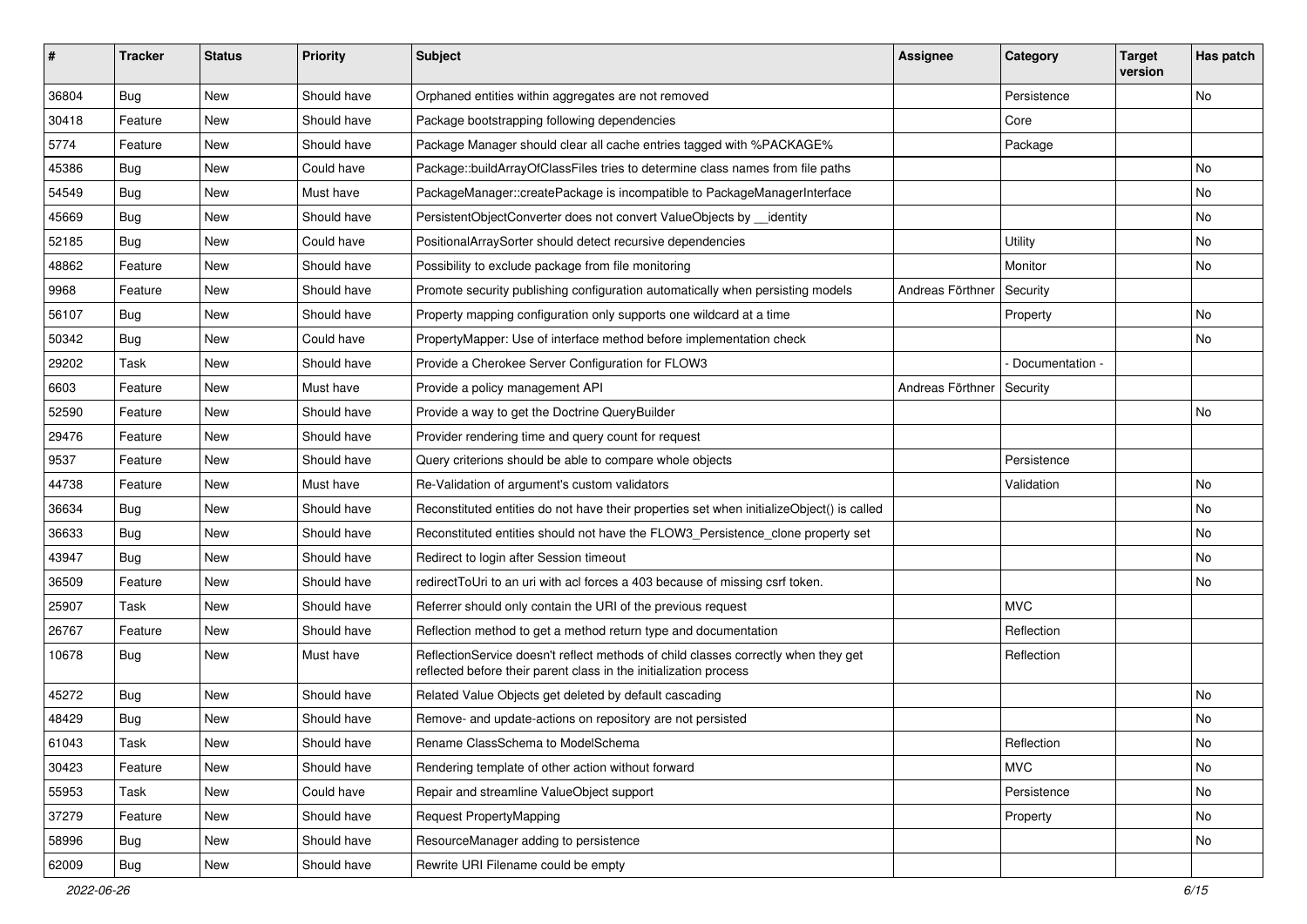| #     | <b>Tracker</b> | <b>Status</b> | <b>Priority</b> | <b>Subject</b>                                                                                             | <b>Assignee</b>       | Category         | <b>Target</b><br>version | Has patch      |
|-------|----------------|---------------|-----------------|------------------------------------------------------------------------------------------------------------|-----------------------|------------------|--------------------------|----------------|
| 34133 | Feature        | <b>New</b>    | Could have      | RFC: Handle Semicolons in Path part of URIs as Scoped Path Parameters                                      |                       | Property         |                          | N <sub>o</sub> |
| 55957 | Task           | New           | Should have     | RFC: Optimize AOP proxies                                                                                  |                       | <b>AOP</b>       |                          | No             |
| 39788 | Feature        | New           | Could have      | RFC: Repository based NotExistsValidator                                                                   |                       | Validation       |                          | No             |
| 55958 | Task           | <b>New</b>    | Should have     | RFC: Use PHP 5.4 closure features for direct ObjectAccess                                                  |                       |                  |                          | No             |
| 49039 | Feature        | New           | Could have      | RFC: Use PSR-3 logger interface in Flow                                                                    |                       | Log              |                          | No             |
| 49423 | Bug            | <b>New</b>    | Must have       | Role name and packageKey are not accessible                                                                |                       |                  |                          | No             |
| 54589 | <b>Bug</b>     | <b>New</b>    | Should have     | Role parent is not removed from roles MM table                                                             |                       | Security         |                          | No             |
| 49780 | <b>Bug</b>     | New           | Should have     | Roles are not synchronized                                                                                 |                       | Security         |                          | No.            |
| 45917 | <b>Bug</b>     | <b>New</b>    | Should have     | RoutePartHandler transliteration must be improved                                                          |                       | MVC - Routing    |                          | No             |
| 44891 | Feature        | <b>New</b>    | Should have     | Routes should be able to enforce http/https protocol                                                       |                       | MVC - Routing    |                          | No.            |
| 32869 | <b>Bug</b>     | <b>New</b>    | Must have       | Security config tokenClass doesnt throw exception if not found the class                                   |                       | Security         |                          | No             |
| 39414 | Bug            | <b>New</b>    | Should have     | <b>Security Documentation</b>                                                                              |                       | Documentation -  |                          | <b>No</b>      |
| 8981  | Feature        | New           | Could have      | Security/Performance: Provide Webserver Configuration file for common webservers -<br>do not use .htaccess |                       |                  |                          |                |
| 37846 | Feature        | <b>New</b>    | Should have     | Should be able to declare more than one controllerObjectName per requestPatterns                           |                       | Security         |                          | No             |
| 33465 | Bug            | New           | Should have     | Some vital commands to recover the system fail when recovery is needed                                     |                       | Command          |                          | No             |
| 45623 | <b>Bug</b>     | <b>New</b>    | Should have     | SQL error when calling TYPO3.Blog Setup controller                                                         |                       | Documentation -  |                          | N <sub>o</sub> |
| 56744 | Feature        | New           | Must have       | stay logged in                                                                                             |                       |                  |                          | No             |
| 38222 | Feature        | New           | Could have      | Step execution signals with concrete name                                                                  |                       | Core             |                          | No.            |
| 37473 | Bug            | New           | Must have       | Subsequent Exceptions related to Doctrine Entity Manager makes it snap shut                                |                       | - Testing -      |                          | No             |
| 55719 | Feature        | <b>New</b>    | Could have      | Support additional Resource Folders                                                                        |                       |                  |                          | No.            |
| 3728  | Feature        | New           | Should have     | Support arrays of objects as controller arguments                                                          |                       | <b>MVC</b>       |                          |                |
| 46371 | Feature        | <b>New</b>    | Should have     | Support compilation of static information in proxy classes                                                 | Christopher<br>Hlubek |                  |                          | <b>No</b>      |
| 41420 | Feature        | <b>New</b>    | Should have     | Support entity versioning                                                                                  |                       | Persistence      |                          | <b>No</b>      |
| 9313  | Feature        | New           | Should have     | Support for currencies                                                                                     |                       | 118 <sub>n</sub> |                          | No             |
| 56556 | Feature        | <b>New</b>    | Should have     | support hasProperty and isProperty                                                                         |                       |                  |                          | No.            |
| 47273 | Feature        | <b>New</b>    | Should have     | Support mapping properties with differing types for setter and property                                    |                       | Property         |                          | N <sub>o</sub> |
| 3153  | Feature        | New           | Should have     | Support of action based filter rules defined by annotation.                                                |                       | <b>MVC</b>       |                          |                |
| 30258 | Feature        | <b>New</b>    | Should have     | Support optional package dependencies                                                                      |                       |                  |                          |                |
| 56916 | Feature        | <b>New</b>    | Should have     | Support PATCH request method as of RFC5789                                                                 |                       | <b>Http</b>      |                          | No             |
| 45409 | Feature        | <b>New</b>    | Should have     | Support validation of abstract nested properties                                                           |                       | Validation       |                          | No             |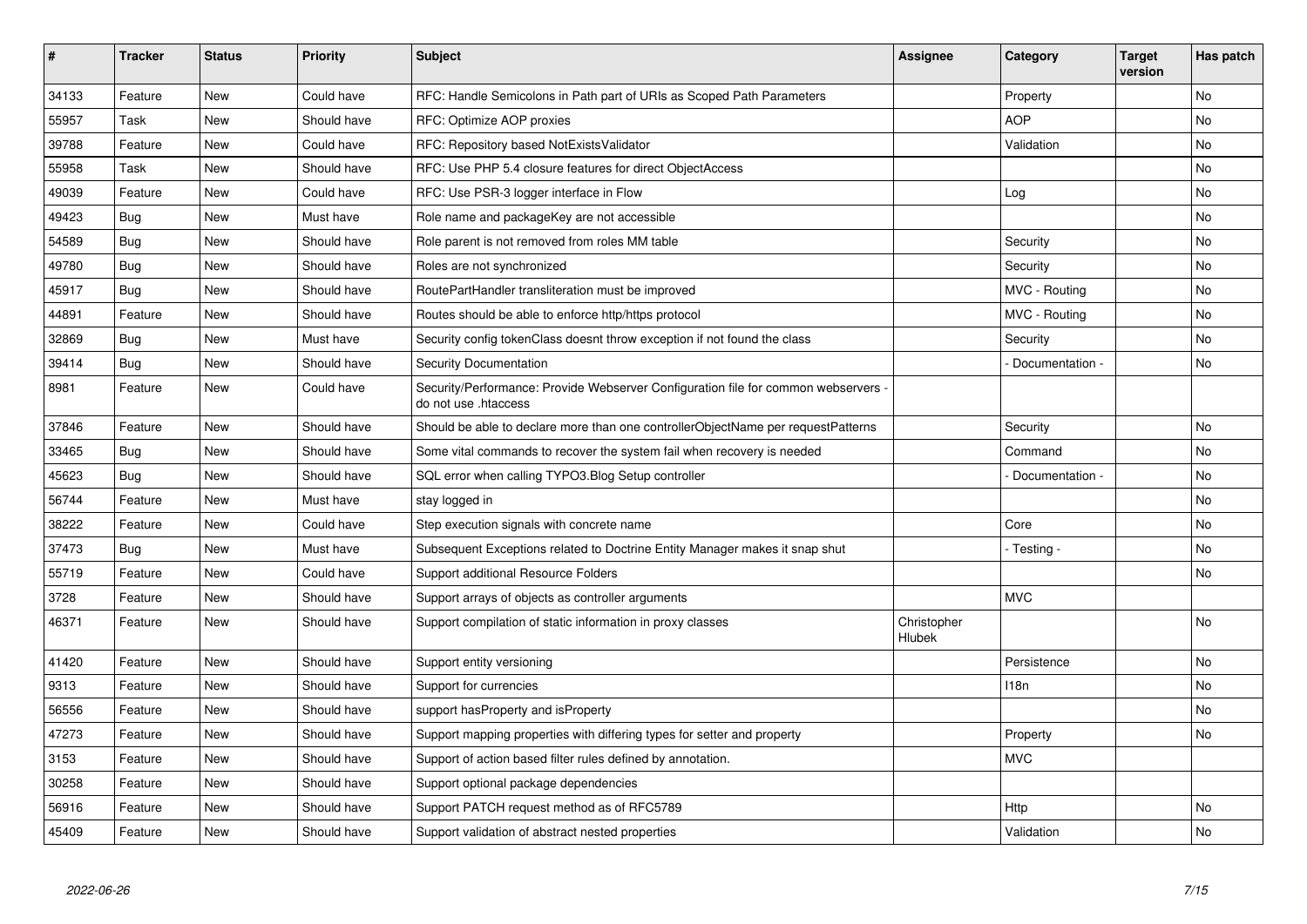| #     | <b>Tracker</b> | <b>Status</b> | <b>Priority</b> | <b>Subject</b>                                                                                                                         | <b>Assignee</b>              | Category                         | <b>Target</b><br>version | Has patch |
|-------|----------------|---------------|-----------------|----------------------------------------------------------------------------------------------------------------------------------------|------------------------------|----------------------------------|--------------------------|-----------|
| 54744 | Bug            | New           | Should have     | System.log contains many NOTICE Flow The argument "workspace" declared in<br>pointcut does not exist in method TYPO3                   |                              | Log                              |                          | No        |
| 46689 | Bug            | <b>New</b>    | Must have       | The new ClassLoader swallows Fatal Errors                                                                                              | Marc Neuhaus                 |                                  |                          | No        |
| 1856  | Feature        | New           | Should have     | The Package Manager checks dependencies between packages on each activation /<br>deactivation                                          | Christopher<br><b>Hlubek</b> | Package                          |                          |           |
| 46050 | Feature        | New           | Could have      | To decouple log file writing at Logger->logException                                                                                   |                              | Log                              |                          | <b>No</b> |
| 33018 | Feature        | New           | Should have     | Translator should support override of labels from other packages                                                                       |                              | 118n                             |                          | No        |
| 54381 | <b>Bug</b>     | New           | -- undefined -- | TYPO3\Flow\Core\Booting\Exception\SubProcessException thrown in file Scripts.php                                                       |                              | <b>Error Handler</b><br>Report - |                          | No        |
| 53851 | Bug            | New           | -- undefined -- | TYPO3\Flow\Core\Booting\Exception\SubProcessException thrown in file Scripts.php                                                       |                              | <b>Error Handler</b><br>Report - |                          | No.       |
| 59747 | Bug            | New           | Should have     | TYPO3\Flow\Error\Exception thrown in file ErrorHandler.php                                                                             |                              |                                  |                          | No        |
| 59140 | Bug            | New           | -- undefined -- | TYPO3\Flow\Error\Exception thrown in file ErrorHandler.php                                                                             |                              | <b>Error Handler</b><br>Report - |                          | No        |
| 59049 | Bug            | New           | Should have     | TYPO3\Flow\Error\Exception thrown in file ErrorHandler.php                                                                             |                              | - Error Handler<br>Report -      |                          | <b>No</b> |
| 52005 | Bug            | <b>New</b>    | Could have      | TYPO3\Flow\Error\Exception thrown in file ErrorHandler.php                                                                             |                              | Error Handler<br>Report -        |                          | No        |
| 51704 | Bug            | <b>New</b>    | -- undefined -- | TYPO3\Flow\Error\Exception thrown in file ErrorHandler.php                                                                             |                              | <b>Error Handler</b><br>Report - |                          | No        |
| 58852 | <b>Bug</b>     | New           | Should have     | TYPO3\Flow\Security\Exception\AccessDeniedException should clarify which action<br>fails to execute                                    |                              | Security                         |                          | No        |
| 49801 | <b>Bug</b>     | New           | -- undefined -- | TYPO3\Flow\Security\Exception\AccessDeniedException thrown in file<br>TYPO3_Flow_Security_Authorization_AccessDecisionVoterManager.php |                              | <b>Error Handler</b><br>Report - |                          | No        |
| 45249 | Bug            | New           | Must have       | Update composer project-create command listing                                                                                         |                              | Documentation -                  |                          | No        |
| 41496 | <b>Bug</b>     | <b>New</b>    | Must have       | Upload identical Resources, deleting fails                                                                                             |                              | Resource                         |                          | No        |
| 43572 | Feature        | New           | Should have     | Uri should support manipulation of query arguments                                                                                     |                              |                                  |                          | No        |
| 54181 | Bug            | New           | Could have      | Use date_default_timezone_get() instead of ini_get('date.timezone')                                                                    |                              | Core                             |                          | Yes       |
| 37316 | Bug            | New           | Should have     | Use findBestMatchingLocale instead of getDefaultLocale?                                                                                |                              | Validation                       |                          | No        |
| 35388 | Feature        | New           | Could have      | Use the current package as default for translations within controllers                                                                 |                              | 118n                             |                          | No        |
| 25988 | <b>Bug</b>     | New           | Should have     | Useless proxies are built for some classes                                                                                             |                              | Object                           |                          |           |
| 59357 | Bug            | New           | Should have     | Using the PackageManager directly instead of the Interface results in unexpected<br>behavior                                           |                              |                                  |                          | No        |
| 46011 | Task           | New           | Should have     | Validate annotation with missing type should throw useful error                                                                        |                              | Validation                       |                          | No        |
| 37564 | <b>Bug</b>     | New           | Should have     | Validation of Parent Object containing properties of type ManyToOne and<br>ManyToMany to same Target                                   |                              | Validation                       |                          | No        |
| 64842 | Feature        | New           | Could have      | Validation of Property should also happen before Property Mapping.                                                                     |                              |                                  |                          | No        |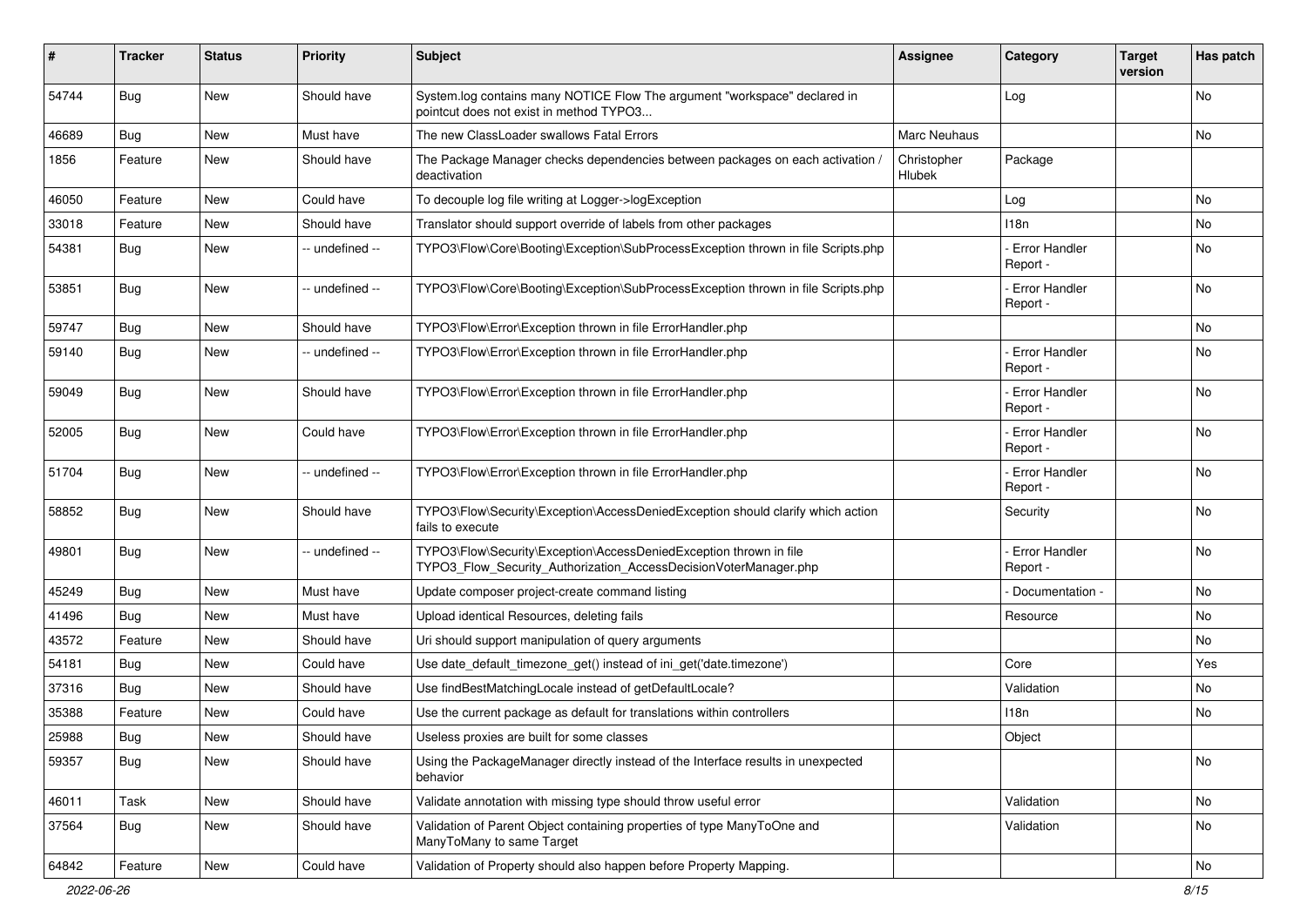| ∦     | <b>Tracker</b> | <b>Status</b> | <b>Priority</b> | <b>Subject</b>                                                                                                          | <b>Assignee</b>         | Category        | <b>Target</b><br>version | Has patch |
|-------|----------------|---------------|-----------------|-------------------------------------------------------------------------------------------------------------------------|-------------------------|-----------------|--------------------------|-----------|
| 31261 | Feature        | <b>New</b>    | Should have     | Virtual objects - generate proxy classes for interfaces                                                                 |                         | Object          |                          | <b>No</b> |
| 47951 | Feature        | New           | Should have     | Warn if persistence stack is not empty at the end of a get-request                                                      |                         | Persistence     |                          | <b>No</b> |
| 43993 | Task           | <b>New</b>    | Should have     | Warn when no migrations are found at all during doctrine: migrate                                                       |                         | Persistence     |                          | No        |
| 29405 | Bug            | <b>New</b>    | Must have       | When storing a new entity inside the session, it will be fully serialized instead of just<br>the reference being stored |                         | Session         |                          |           |
| 8464  | Feature        | <b>New</b>    | Should have     | Write settings using the ConfigurationManager                                                                           |                         | Configuration   |                          | <b>No</b> |
| 57796 | Bug            | <b>New</b>    | Should have     | XLIFF Fails if $id ==$ nodedata                                                                                         |                         |                 |                          | No        |
| 46318 | Feature        | New           | Should have     | [caching framework] Extend cache interface to handle multiple entries                                                   |                         | Cache           |                          | No        |
| 39674 | Bug            | <b>New</b>    | Should have     | TYPO3\FLOW3\var dump behaves weird in controller actions doing return                                                   |                         | <b>MVC</b>      |                          | No        |
| 51120 | Bug            | <b>New</b>    | Must have       | \TYPO3\Flow\Core\Booting::buildSubprocessCommand - wrong command if passed<br>more than one parameters                  |                         | Core            |                          | No        |
| 41727 | Bug            | Accepted      | Should have     | @Flow\Identity and @ORM\InheritanceType("JOINED") can't be used together                                                | Karsten<br>Dambekalns   |                 |                          | <b>No</b> |
| 39910 | Feature        | Accepted      | Should have     | Ability to query user based on roles                                                                                    |                         | Security        |                          | No        |
| 41900 | Feature        | Accepted      | Should have     | Check for duplicate PSR-0 autoload namespaces                                                                           | Christian Jul<br>Jensen | Package         |                          | <b>No</b> |
| 48167 | Feature        | Accepted      | Should have     | Command line account and role browsing                                                                                  | Adrian Föder            | Security        |                          | No        |
| 27561 | Task           | Accepted      | Could have      | Complete documentation                                                                                                  |                         | Documentation - |                          | No        |
| 33937 | Feature        | Accepted      | Should have     | Convenience method to resolve public "resource://" paths                                                                | Karsten<br>Dambekalns   | Resource        |                          | <b>No</b> |
| 49806 | Task           | Accepted      | Should have     | Date formatting should care about the time zone                                                                         | Adrian Föder            | 118n            |                          | No        |
| 26986 | Feature        | Accepted      | Should have     | Debug toolbar                                                                                                           | Christian Müller        |                 |                          | <b>No</b> |
| 44712 | Task           | Accepted      | Should have     | Decouple Argument-Building in the HTTP-Request-Constructor                                                              |                         | <b>Http</b>     |                          | <b>No</b> |
| 46823 | Task           | Accepted      | Should have     | Detect APC and APCu correctly                                                                                           |                         | Cache           |                          | No        |
| 30890 | Feature        | Accepted      | Should have     | Developer Toolbar                                                                                                       | Christian Müller        | <b>MVC</b>      |                          | No        |
| 37354 | <b>Bug</b>     | Accepted      | Should have     | Do not apply generateValueHash() and generateUuid() if custom identifier is used                                        | Karsten<br>Dambekalns   | Persistence     |                          | No        |
| 37212 | Feature        | Accepted      | Must have       | Edge Side Includes (ESI)                                                                                                | Robert Lemke            | Http            |                          | <b>No</b> |
| 33024 | Bug            | Accepted      | Must have       | Exception when validating a float in a Model with the Number validator                                                  | Karsten<br>Dambekalns   | 118n            |                          | <b>No</b> |
| 43192 | Bug            | Accepted      | Should have     | findByIdentifier() for non-persisted objects not working for custom identifier properties                               | Karsten<br>Dambekalns   | Persistence     |                          | No        |
| 32574 | <b>Bug</b>     | Accepted      | Should have     | FLOW3 enters fork bombs when using cgi-fcgi vs cli                                                                      | Karsten<br>Dambekalns   | Core            |                          | <b>No</b> |
| 3306  | Feature        | Accepted      | Should have     | Flush routes cache automatically on class file modifications                                                            | Robert Lemke            | <b>MVC</b>      |                          |           |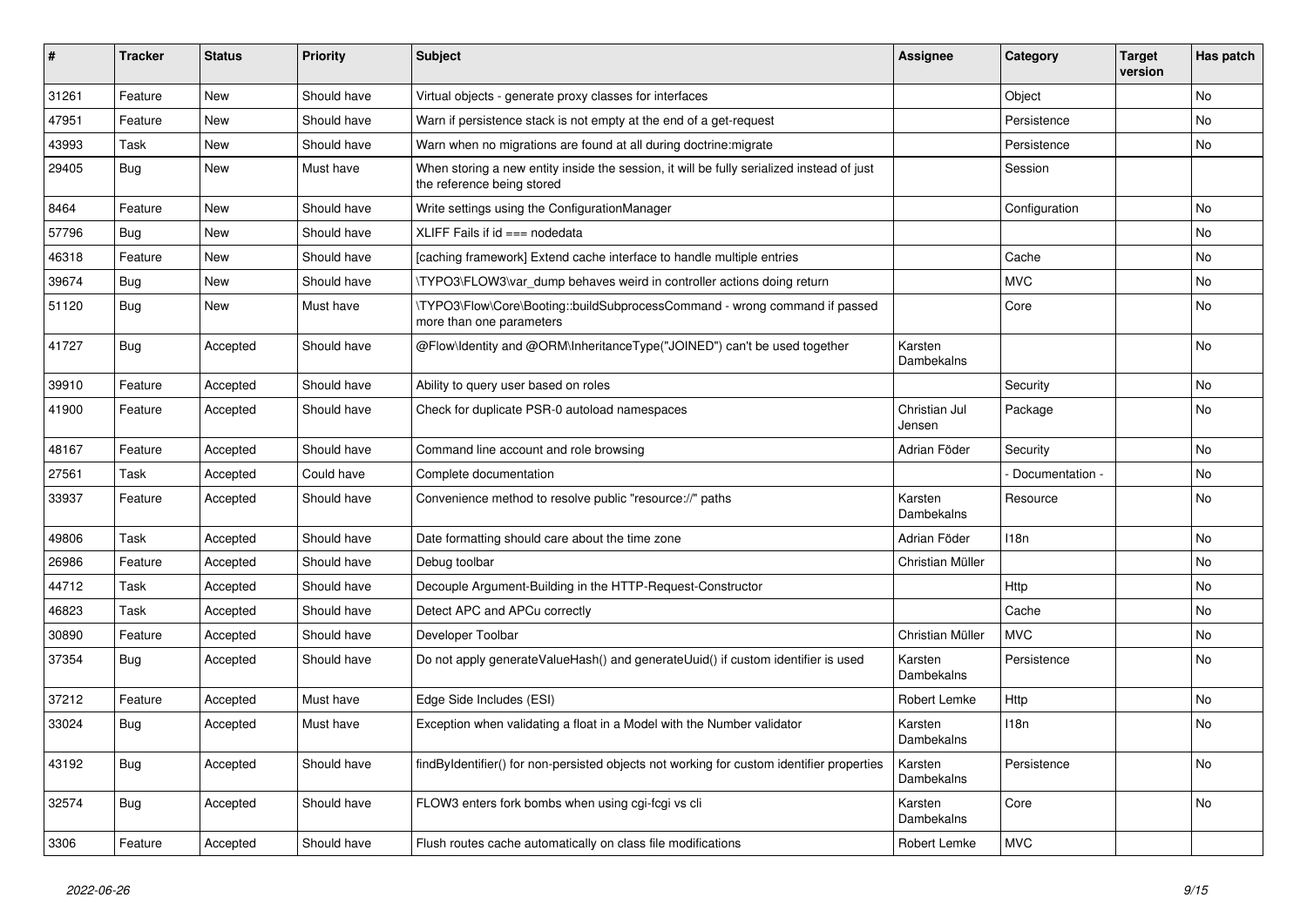| ∦     | <b>Tracker</b>   | <b>Status</b> | <b>Priority</b> | <b>Subject</b>                                                                                              | <b>Assignee</b>             | Category        | <b>Target</b><br>version | Has patch |
|-------|------------------|---------------|-----------------|-------------------------------------------------------------------------------------------------------------|-----------------------------|-----------------|--------------------------|-----------|
| 6712  | Feature          | Accepted      | Should have     | Implement mixin support                                                                                     | Robert Lemke                | <b>AOP</b>      |                          |           |
| 33258 | Major<br>Feature | Accepted      | Should have     | Implement support for Assetic                                                                               |                             |                 |                          | No        |
| 36840 | Task             | Accepted      | Should have     | Improve exception for wrong locales                                                                         | Karsten<br>Dambekalns       | 118n            |                          | No        |
| 58773 | <b>Bug</b>       | Accepted      | Should have     | Improve NoMatchingRouteException                                                                            | <b>Bastian</b><br>Waidelich | MVC - Routing   |                          | No        |
| 37372 | Feature          | Accepted      | Should have     | Inheritance in ORM should be configured automatically                                                       | Karsten<br>Dambekalns       | Persistence     |                          | No        |
| 32425 | Bug              | Accepted      | Must have       | IpAddressRange methods not completly implemented                                                            | Karsten<br>Dambekalns       | Security        |                          | Yes       |
| 47859 | Task             | Accepted      | Should have     | Logging: Do not log all decisions in \TYPO3\Flow\Security\Aspect\LoggingAspect                              | Robert Lemke                | Security        |                          | No        |
| 44375 | Task             | Accepted      | Should have     | Make all persistence reads go through repositories                                                          | Karsten<br>Dambekalns       | Persistence     |                          | No        |
| 36715 | Feature          | Accepted      | Should have     | Make simultaneous use of multiple persistence backends possible                                             | Karsten<br>Dambekalns       | Persistence     |                          | No        |
| 41029 | Bug              | Accepted      | Should have     | Method security is also evaluating abstract classes                                                         | Karsten<br>Dambekalns       | Security        |                          | No        |
| 39609 | Feature          | Accepted      | Should have     | <b>Migration Version</b>                                                                                    | Karsten<br>Dambekalns       | - Migrations -  |                          | No        |
| 40555 | Feature          | Accepted      | Must have       | Missing command arguments parameter in Core\Booting\Scripts::executeCommand()                               | Karsten<br>Dambekalns       | Core            |                          | Yes       |
| 44396 | Task             | Accepted      | Should have     | Move Doctrine ORM integration onto own namespace                                                            | Karsten<br>Dambekalns       | Persistence     |                          | No        |
| 34674 | Feature          | Accepted      | Should have     | NotFoundView is not injected in ActionController                                                            | Robert Lemke                | <b>MVC</b>      |                          | No        |
| 13559 | Bug              | Accepted      | Should have     | ObjectSerializer failes with persistent objects within arrays                                               | Karsten<br>Dambekalns       | Persistence     |                          | No        |
| 46974 | <b>Bug</b>       | Accepted      | Should have     | Original and Proxy class in one file makes it difficult to reach 100% code coverage for<br>functional tests | Christian Müller            | Object          |                          | No        |
| 38038 | Task             | Accepted      | Should have     | Proofread FLOW3 manual                                                                                      | Ryan J. Peterson            | Documentation - |                          | No        |
| 34879 | Bug              | Accepted      | Must have       | Proxied object is not update()able                                                                          | Karsten<br>Dambekalns       | Persistence     |                          | No        |
| 39253 | Feature          | Accepted      | Should have     | Remove mirroring mode option and code                                                                       | Karsten<br>Dambekalns       | Resource        |                          | No        |
| 50395 | Bug              | Accepted      | Should have     | Route cache caches routes for non dispatchable requests                                                     | Bastian<br>Waidelich        | MVC - Routing   |                          | No        |
| 44314 | Task             | Accepted      | Must have       | slightly file permissions for /Configuration/* and /Data/Persistent/EncryptionKey                           | Karsten<br>Dambekalns       | Security        |                          | No        |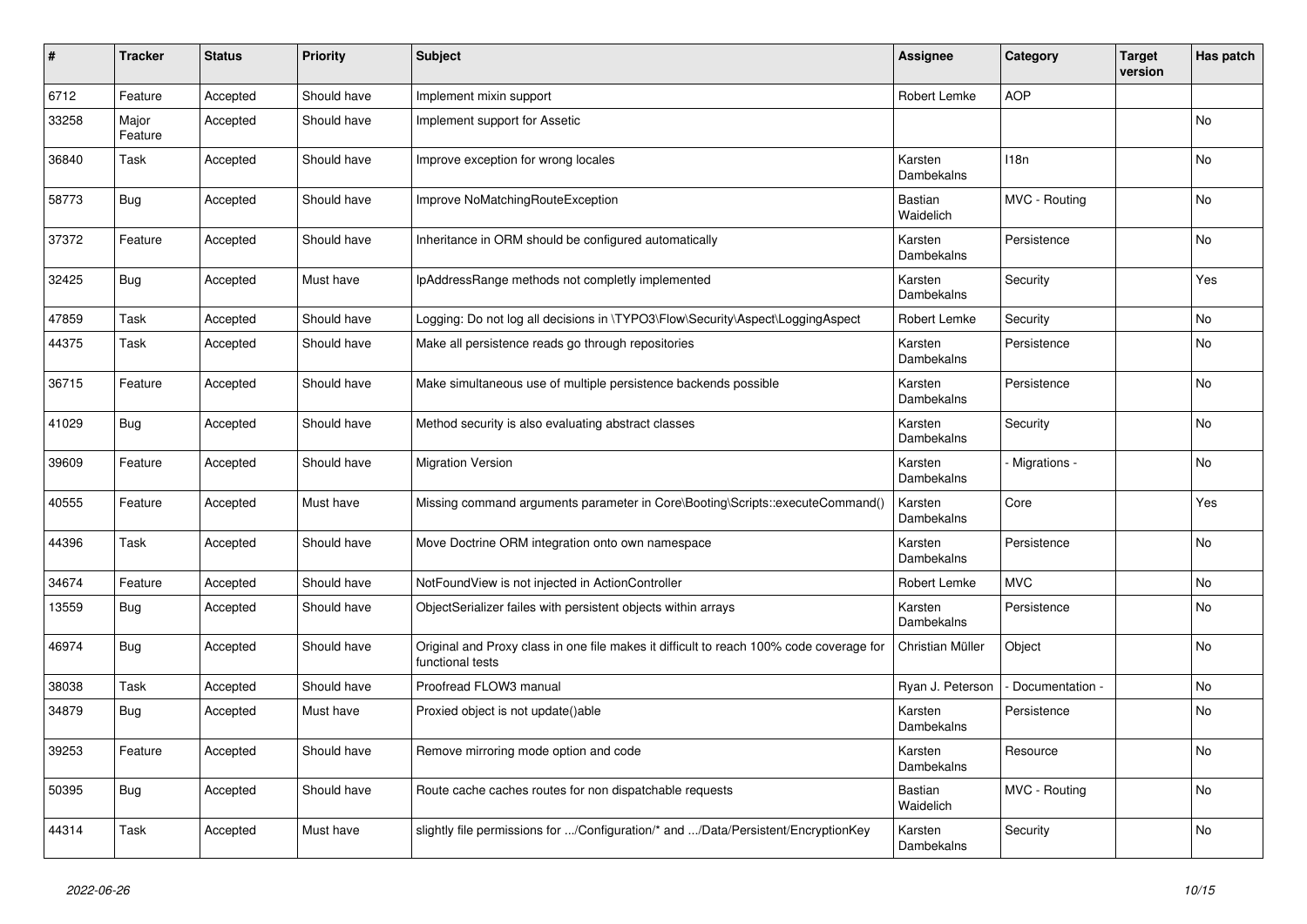| #     | <b>Tracker</b> | <b>Status</b>            | <b>Priority</b> | <b>Subject</b>                                                                                                       | Assignee              | Category      | <b>Target</b><br>version | Has patch |
|-------|----------------|--------------------------|-----------------|----------------------------------------------------------------------------------------------------------------------|-----------------------|---------------|--------------------------|-----------|
| 39699 | Bug            | Accepted                 | Should have     | SQL DDL for TYPO3\FLOW3\Cache\Backend\PdoBackend                                                                     | Karsten<br>Dambekalns | Cache         |                          | No        |
| 36800 | Task           | Accepted                 | Should have     | Streamline Resource object API                                                                                       | Robert Lemke          | Resource      |                          | No        |
| 26765 | Feature        | Accepted                 | Should have     | Support class schema features for every reflected class                                                              | Karsten<br>Dambekalns | Reflection    |                          | No        |
| 32106 | Feature        | Accepted                 | Should have     | Support for Object source in PropertyMapper                                                                          |                       | Property      |                          | Yes       |
| 4146  | Feature        | Accepted                 | Should have     | Support typed parameters for validation                                                                              | Karsten<br>Dambekalns | Validation    |                          |           |
| 3588  | Feature        | Accepted                 | Should have     | Support value objects in the Object Factory                                                                          | Robert Lemke          | Object        |                          |           |
| 45253 | Task           | Accepted                 | Must have       | Throw exception in PointcutMethodNameFilter if given method's argument does not<br>match the actual method signature | Christian Müller      | Security      |                          | No        |
| 53350 | Bug            | Accepted                 | Should have     | Trying to create a Link in an Template in CLI Context should provide a helpful<br>exception                          | Bastian<br>Waidelich  | MVC - Routing |                          | No        |
| 45405 | Bug            | Accepted                 | Should have     | Uncaught Exception in DynamicRoutePart                                                                               | Bastian<br>Waidelich  | MVC - Routing |                          | No        |
| 3305  | Feature        | Accepted                 | Must have       | Unmodified objects retrieved from a repository should not be validated in the<br>controller                          | Robert Lemke          | <b>MVC</b>    |                          | No        |
| 32873 | Bug            | Accepted                 | Must have       | Value changes for logged in account are not persisted due to session serialization                                   | Karsten<br>Dambekalns |               |                          | No        |
| 29387 | Feature        | <b>Needs</b><br>Feedback | Should have     | A token with wrong credentials should throw an exception                                                             | Andreas Förthner      | Security      |                          |           |
| 28319 | <b>Bug</b>     | Needs<br>Feedback        | Should have     | Access denied will be logged at the wrong location in nested calls                                                   |                       | Security      |                          | <b>No</b> |
| 40418 | Feature        | Needs<br>Feedback        | Could have      | Add an option to flow3:cache:flush thats keeps user sessions active                                                  |                       | Session       |                          | No        |
| 27379 | Bug            | Needs<br>Feedback        | Must have       | add check to clear the database at tearDown in testing                                                               |                       |               |                          | No        |
| 43082 | Feature        | Needs<br>Feedback        | Should have     | Add CLI support for scaffolding models, views, controller                                                            |                       |               |                          | No        |
| 26943 | Feature        | Needs<br>Feedback        | Should have     | Add i18n support to domain models                                                                                    | Karsten<br>Dambekalns | 118n          |                          | No        |
| 3312  | Feature        | Needs<br>Feedback        | Should have     | Allow for easy logging by annotations                                                                                | Robert Lemke          | Log           |                          |           |
| 45851 | Feature        | Needs<br>Feedback        | Could have      | Allow referencing environment variables in Settings.yaml                                                             | Adrian Föder          |               |                          | No        |
| 47339 | Feature        | Needs<br>Feedback        | Could have      | Allow RequestHandlers to get the current Request injected                                                            | Alexander Berl        | Http          |                          | No        |
| 50080 | <b>Bug</b>     | Needs<br>Feedback        | Should have     | Broken concept for CLI/Web separation                                                                                | Karsten<br>Dambekalns | Core          |                          | No        |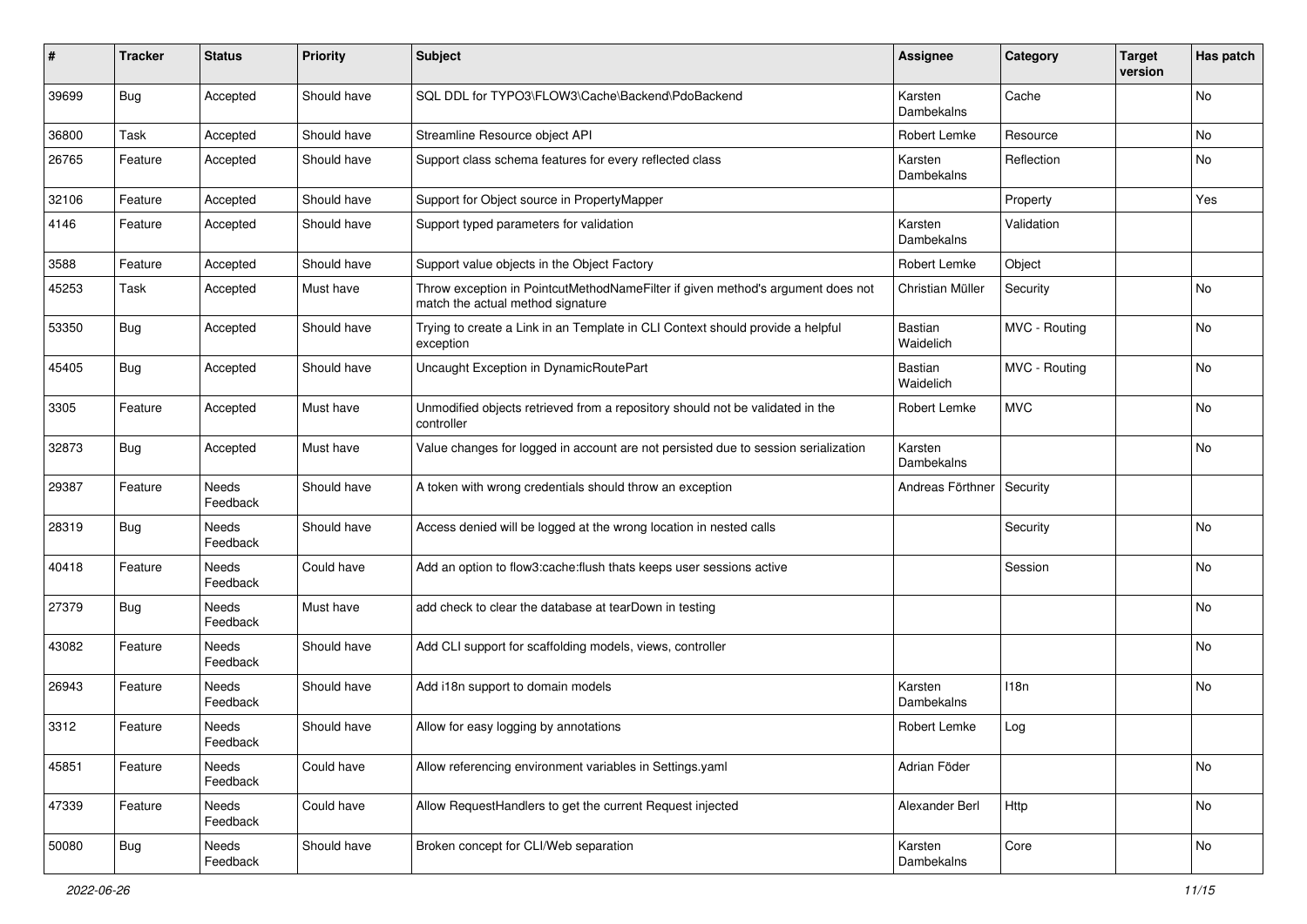| $\sharp$ | <b>Tracker</b> | <b>Status</b>            | <b>Priority</b> | <b>Subject</b>                                                                                               | <b>Assignee</b>        | Category      | <b>Target</b><br>version | Has patch      |
|----------|----------------|--------------------------|-----------------|--------------------------------------------------------------------------------------------------------------|------------------------|---------------|--------------------------|----------------|
| 28016    | Bug            | Needs<br>Feedback        | Should have     | Cascade remove of cleared ArrayCollection                                                                    | Karsten<br>Dambekalns  | Persistence   |                          | <b>No</b>      |
| 30933    | Feature        | Needs<br>Feedback        | Should have     | Check for unique constraints on add()                                                                        | Karsten<br>Dambekalns  | Persistence   |                          | No             |
| 41414    | Task           | Needs<br>Feedback        | Should have     | Check packageKey naming / file structure below Packages/Vendor                                               |                        | Package       |                          | <b>No</b>      |
| 47236    | Bug            | Needs<br>Feedback        | Should have     | Error at offset 6279 of 6338                                                                                 |                        |               |                          | No             |
| 40410    | <b>Bug</b>     | <b>Needs</b><br>Feedback | Should have     | Exception when using Apc, Memcached of Redis cache backend for reflection status<br>and object configuration | Karsten<br>Dambekalns  | Cache         |                          | <b>No</b>      |
| 32607    | Feature        | Needs<br>Feedback        | Should have     | Export localized strings for JS consumption                                                                  | Karsten<br>Dambekalns  | 118n          |                          | No             |
| 41533    | <b>Bug</b>     | Needs<br>Feedback        | Should have     | Ignored object-validation in editAction when redirecting back from updateAction                              |                        |               |                          | No             |
| 58494    | Bug            | Needs<br>Feedback        | Must have       | Inifinite redirects if index.php presents in URI                                                             | Bastian<br>Waidelich   | MVC - Routing |                          | No             |
| 9861     | Feature        | Needs<br>Feedback        | Should have     | Leave logging up and running as long as possible                                                             |                        | Log           |                          | <b>No</b>      |
| 48296    | Task           | <b>Needs</b><br>Feedback | Should have     | Missing method in ExceptionHandlerInterface                                                                  |                        |               |                          | <b>No</b>      |
| 40824    | Bug            | Needs<br>Feedback        | Should have     | Modified action controller methods not detected properly                                                     | Andreas Förthner       |               |                          | No             |
| 37302    | Bug            | Needs<br>Feedback        | Should have     | NumberValidator                                                                                              | Carsten Bleicker       | Validation    |                          | <b>No</b>      |
| 27721    | Bug            | <b>Needs</b><br>Feedback | Should have     | Permissions of uploaded resources not correct                                                                | Karsten<br>Dambekalns  | Resource      |                          | <b>No</b>      |
| 31484    | Feature        | Needs<br>Feedback        | Could have      | possibility to modify inner workings of proxy class builder                                                  |                        |               |                          | No             |
| 34134    | Bug            | Needs<br>Feedback        | Should have     | PropertyMapper throws unnecessary exception                                                                  | Christian Müller       | Property      |                          | Yes            |
| 28074    | Feature        | Needs<br>Feedback        | Should have     | Provide a shell script that installs Phoenix or FLOW3 from git                                               | Markus Bucher          |               |                          | No             |
| 29258    | Feature        | <b>Needs</b><br>Feedback | Should have     | Provide a way to override classes by environment                                                             |                        |               |                          | <b>No</b>      |
| 2817     | Feature        | Needs<br>Feedback        | Should have     | Provide safeguard for preventing multiple submits of a form                                                  |                        | <b>MVC</b>    |                          | N <sub>o</sub> |
| 43930    | Task           | Needs<br>Feedback        | Should have     | Remove canRender() completely?!                                                                              | Sebastian<br>Kurfuerst |               |                          | No             |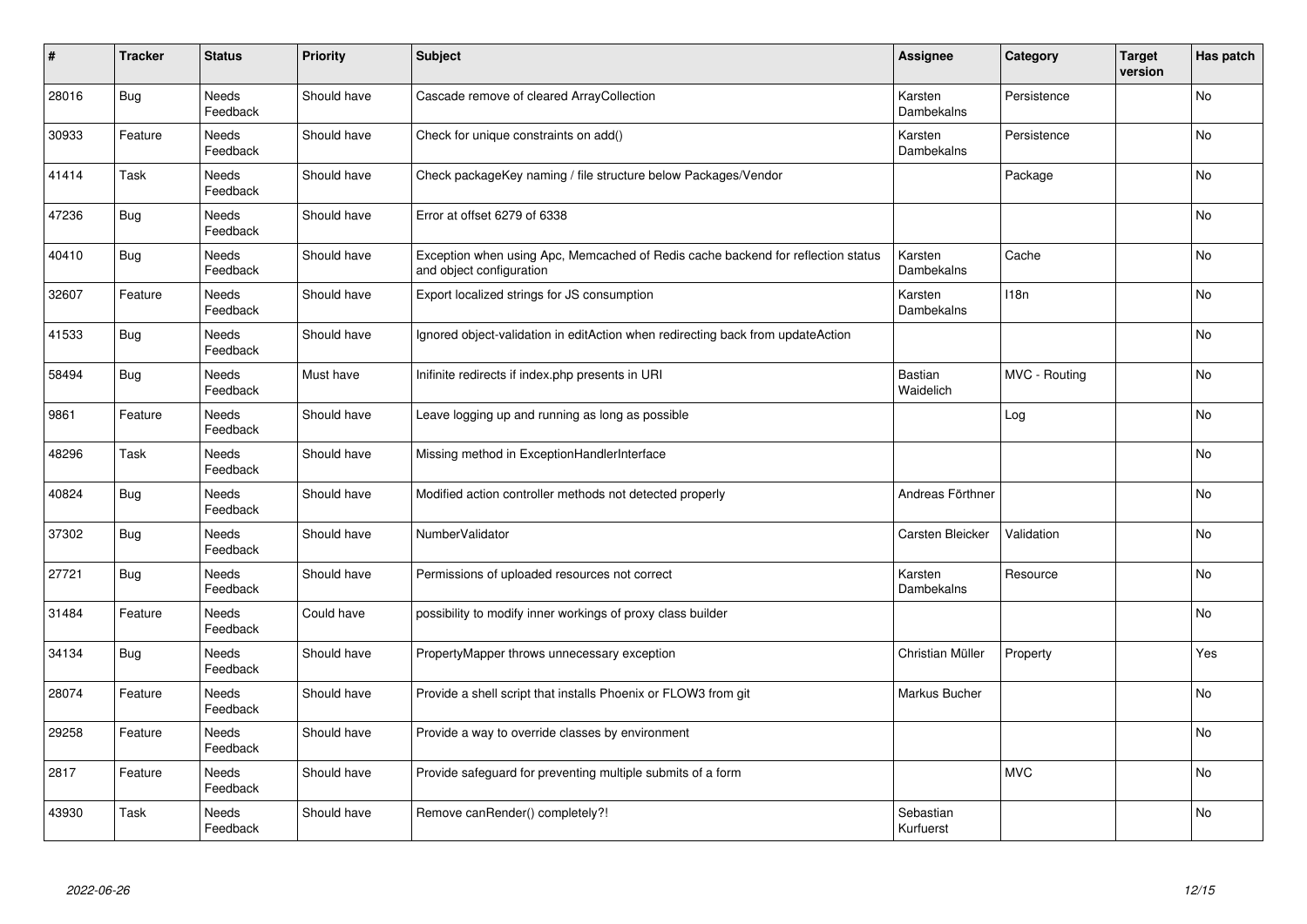| #     | <b>Tracker</b> | <b>Status</b>            | <b>Priority</b> | <b>Subject</b>                                                                                                               | Assignee               | Category        | <b>Target</b><br>version | Has patch |
|-------|----------------|--------------------------|-----------------|------------------------------------------------------------------------------------------------------------------------------|------------------------|-----------------|--------------------------|-----------|
| 42888 | <b>Bug</b>     | Needs<br>Feedback        | Should have     | ResourceManager chokes on non existing files                                                                                 |                        | Resource        |                          | No        |
| 46210 | Bug            | Needs<br>Feedback        | Should have     | securityContext->getParty() in the initializeObject() method of a session-Scope object<br>throws exception on second request |                        | Session         |                          | No        |
| 38216 | Bug            | Needs<br>Feedback        | Should have     | Static method calls in reflected classes refer to _Original class                                                            |                        |                 |                          | No        |
| 11039 | Bug            | Needs<br>Feedback        | Must have       | Static object container injects properties to result of factory object                                                       |                        |                 |                          | <b>No</b> |
| 28399 | Feature        | <b>Needs</b><br>Feedback | Should have     | Validation message and code should be configurable for bundled validators                                                    |                        | Validation      |                          | No        |
| 27322 | Feature        | On Hold                  | Should have     | Add support for Appserver-in-PHP, which could result in much faster executions.                                              | Christopher<br>Hlubek  |                 |                          | <b>No</b> |
| 27088 | Bug            | On Hold                  | Should have     | initializeObject() is called too early when reconstructing entities                                                          |                        | Object          |                          | No        |
| 6601  | Task           | On Hold                  | Could have      | Introduce a new roles definition syntax including runtime constraints                                                        | Andreas Förthner       | Security        |                          |           |
| 28052 | Feature        | On Hold                  | Should have     | Possibility to enable or disable accounts                                                                                    | Julian Kleinhans       | Security        |                          | <b>No</b> |
| 31339 | Task           | On Hold                  | Could have      | Search                                                                                                                       |                        | Documentation - |                          | No        |
| 37227 | Bug            | On Hold                  | Must have       | securityContext->getParty is not available in widget context                                                                 |                        | Session         |                          | No        |
| 35868 | Bug            | On Hold                  | Must have       | Unstable condition in Utility\Environment                                                                                    | Karsten<br>Dambekalns  | Environment     |                          | No        |
| 59672 | Feature        | <b>Under Review</b>      | Should have     | Add support for Doctrine 2.5 embeddables                                                                                     | Alexander Berl         | Persistence     |                          | No        |
| 55793 | Feature        | <b>Under Review</b>      | Could have      | Add Support for groupBy                                                                                                      | Kerstin<br>Huppenbauer | Persistence     |                          | No        |
| 42550 | Task           | <b>Under Review</b>      | Should have     | Add top-level .htaccess to block everything but Web                                                                          | Karsten<br>Dambekalns  |                 |                          | No        |
| 31500 | <b>Bug</b>     | <b>Under Review</b>      | Must have       | Argument validation for CLI requests is not done                                                                             | Karsten<br>Dambekalns  | Validation      |                          | No        |
| 43621 | Bug            | <b>Under Review</b>      | Must have       | Composer installer overwrites Settings.yaml.example                                                                          | Karsten<br>Dambekalns  |                 |                          | No        |
| 59442 | Bug            | <b>Under Review</b>      | Should have     | Composite primary keys including foreign entity don't work                                                                   |                        | Persistence     |                          | No        |
| 29972 | Feature        | <b>Under Review</b>      | Should have     | <b>Configurable Redirects</b>                                                                                                | <b>Tim Kandel</b>      | MVC - Routing   |                          | No        |
| 57541 | <b>Bug</b>     | <b>Under Review</b>      | Must have       | Content Security: operands work intrinsically differently in Rewrite and Manual check                                        |                        | Security        |                          | No        |
| 50115 | Feature        | <b>Under Review</b>      | Must have       | During the policy loading, we need to take care if class exist                                                               | Dominique Feyer        | Security        |                          | Yes       |
| 35030 | Feature        | <b>Under Review</b>      | Should have     | Dynamic locale detection                                                                                                     | Karsten<br>Dambekalns  | 118n            |                          | No        |
| 55306 | <b>Bug</b>     | <b>Under Review</b>      | Should have     | Filenames should not exceed 255 characters                                                                                   | Christian Müller       |                 |                          | No        |
| 56856 | Bug            | <b>Under Review</b>      | Must have       | Fix StandardView Template                                                                                                    |                        |                 |                          | No        |
| 59366 | <b>Bug</b>     | <b>Under Review</b>      | Should have     | fix* lifecycle callbacks should not be registered for unproxied entities                                                     |                        | Persistence     |                          | No        |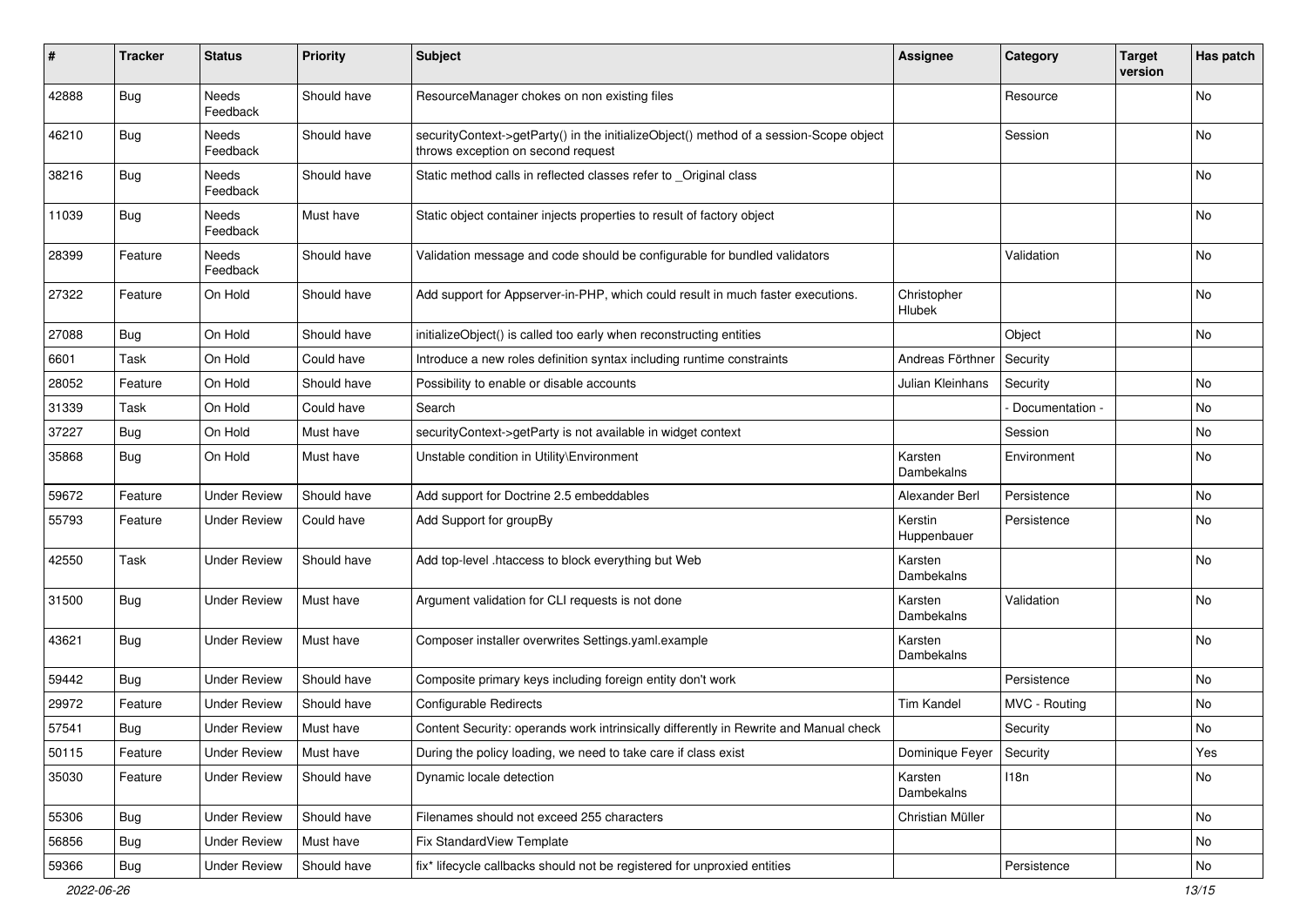| #     | <b>Tracker</b> | <b>Status</b>       | <b>Priority</b> | <b>Subject</b>                                                                                            | <b>Assignee</b>        | Category        | <b>Target</b><br>version | Has patch |
|-------|----------------|---------------------|-----------------|-----------------------------------------------------------------------------------------------------------|------------------------|-----------------|--------------------------|-----------|
| 58193 | <b>Bug</b>     | <b>Under Review</b> | Should have     | Forward-port changelogs to master branch                                                                  | Karsten<br>Dambekalns  |                 |                          | <b>No</b> |
| 37352 | Bug            | Under Review        | Must have       | generateValueHash() should use getIdentifierByObject()                                                    | Karsten<br>Dambekalns  | Persistence     |                          | No        |
| 48596 | Bug            | <b>Under Review</b> | Should have     | Ignored Tags configuration should be easier to configure from packages                                    | Alexander Berl         | Configuration   |                          | No        |
| 41807 | Task           | <b>Under Review</b> | Should have     | Initialize the eventmanager in the EntityManagerInterface                                                 |                        | Persistence     |                          | <b>No</b> |
| 54037 | Feature        | <b>Under Review</b> | Should have     | JsonView accepts encoding options                                                                         |                        | <b>MVC</b>      |                          | No        |
| 48532 | Bug            | <b>Under Review</b> | Should have     | JsonView Configuration behaves differently for arrays and objects                                         | Alexander Berl         | <b>MVC</b>      |                          | No        |
| 60095 | Feature        | <b>Under Review</b> | Should have     | LockManager's LockHoldingStackPage should be configurable                                                 |                        | Configuration   |                          | No        |
| 47191 | Feature        | <b>Under Review</b> | Should have     | Make (property) Validators aware of parent class and the property they belong to                          |                        | Validation      |                          | <b>No</b> |
| 37373 | Feature        | <b>Under Review</b> | Should have     | Make annotation overrides / "injection" via Objects.yaml possible                                         | Marc Neuhaus           | Configuration   |                          | No        |
| 56601 | <b>Bug</b>     | <b>Under Review</b> | Must have       | PersistenceManager wrong handling of ORM\ld                                                               |                        |                 |                          | No        |
| 37292 | Bug            | <b>Under Review</b> | Should have     | PropertyMappingConfiguration::mapUnknownProperties is not passed down to<br>Subconfiguration              | Sebastian<br>Kurfuerst | Property        |                          | Yes       |
| 45100 | Feature        | <b>Under Review</b> | Should have     | RequestDispatchingAspect should check if entry point can handle current request                           | Christopher<br>Hlubek  |                 |                          |           |
| 46073 | Bug            | <b>Under Review</b> | Should have     | Scripts::executeCommand must be usable outsite of TYPO3.Flow                                              |                        |                 |                          | No        |
| 49011 | <b>Bug</b>     | <b>Under Review</b> | Should have     | Support executing TYPO3. Flow inside a PHAR                                                               |                        |                 |                          | No        |
| 48657 | Feature        | <b>Under Review</b> | Should have     | support HTTP_RANGE                                                                                        |                        |                 |                          | No        |
| 51676 | Feature        | <b>Under Review</b> | Should have     | Support of symlinks for Resources                                                                         |                        | Resource        |                          | No        |
| 52280 | Task           | <b>Under Review</b> | Should have     | Throw Exception if there is an array in PSR-0 autoload                                                    |                        |                 |                          | Yes       |
| 37405 | Feature        | <b>Under Review</b> | Should have     | When changing a property wich is used in routing the Link-VH should direkt to the<br>new properties value |                        | MVC - Routing   |                          | No        |
| 48093 | Bug            | <b>New</b>          | Must have       | AbstractCompositeValidators memory consumption continuously grow                                          |                        | Validation      | 2.0.1                    | Yes       |
| 48898 | Bug            | New                 | Must have       | configuration for roles fails if one of Policy yaml files contain empty "roles array"                     | Christian Müller       | Security        | 2.0.1                    | No        |
| 42465 | Task           | New                 | Should have     | Document i18n settings                                                                                    |                        | Documentation - | 2.0.1                    | <b>No</b> |
| 44148 | Bug            | New                 | Should have     | Documentation for executeCommand() needs clarification                                                    |                        |                 | 2.0.1                    | No        |
| 46716 | <b>Bug</b>     | New                 | Must have       | Empty class names in Dependencylnjection proxy code when using Caches /<br>Factory-created dependencies   |                        | Object          | 2.0.1                    | No        |
| 47487 | Bug            | New                 | Should have     | Functional test classes in package without classes are not compiled                                       |                        | Core            | 2.0.1                    | No        |
| 47950 | Bug            | New                 | Should have     | import of remote resources                                                                                |                        | Resource        | 2.0.1                    | No        |
| 43541 | <b>Bug</b>     | New                 | Should have     | Incomplete classes path detection for PSR-0                                                               |                        | Core            | 2.0.1                    | No        |
| 42101 | Bug            | New                 | Must have       | Proxyclasses are not rebuild in Development context unless cache is empty                                 |                        | Object          | 2.0.1                    | No        |
| 44184 | Bug            | New                 | Should have     | Request arguments are not merged correctly for single object actions                                      |                        | <b>MVC</b>      | 2.0.1                    | No        |